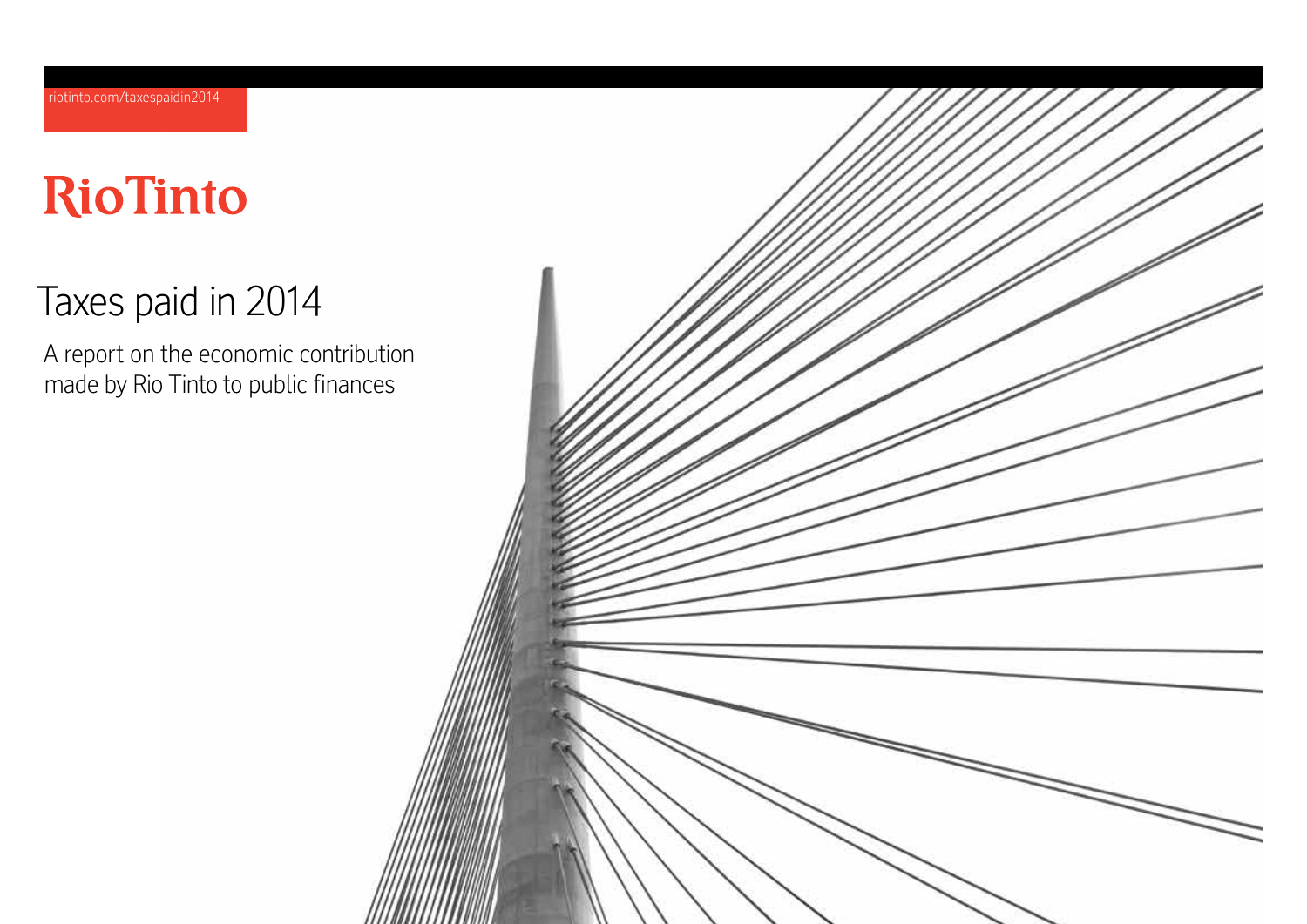This report on taxes paid by Rio Tinto in 2014 shows the payments we make to governments in each of the main countries in which we operate, the taxes and net earnings of our business units, and other Group tax information.



**Chris Lynch** Chief Financial Officer

"It is essential for tax policy and design to take into account the cyclical nature of the industry and to respect agreements under which investment capital has already been committed."

Rio Tinto makes a significant contribution to public finances in the countries in which it operates around the globe. We publish this report on a voluntary basis, as part of our commitment to tax transparency. Rio Tinto believes that transparency makes good business sense.

The Rio Tinto Group paid US\$7.1 billion of taxes during 2014, and a further US\$1.8 billion on behalf of its employees. US\$5.6 billion and US\$1.1 billion of these totals respectively were paid in Australia. This represents a five per cent decrease in total tax payments from 2013, which primarily reflects lower 2014 payments in respect of lower underlying earnings in 2014. Our total underlying tax charge for the year, including final payments due after 2014, was US\$7.0 billion, which represents 43 per cent of our underlying profit before all taxes.

The stage that an operation is at within the mining life cycle is a significant factor influencing the type and amount of taxes paid by that operation. This report includes a summary explanation of this relationship, illustrated by case studies of two operations at different stages in their life cycle.

The disclosures contained in this report are consistent with Rio Tinto's support for the principles of the Extractive Industries Transparency Initiative (EITI). Rio Tinto was a founding member and continues to engage actively with EITI processes in the countries in which it operates.

2014 has been a year of significant change in the international tax landscape, as a result of the Organisation for Economic Co-operation and Development's (OECD) project on Base Erosion and Profit Shifting ('BEPS'). Rio Tinto agrees with the primary aims of BEPS, which are to prevent aggressive tax avoidance and to update tax rules on a consistent basis to cater for modern, globalised business structures. Rio Tinto does not engage in aggressive tax avoidance.

Our group effective corporate income tax rate is reflective of the statutory corporate income tax rates in the countries in which we operate and we pay the vast majority of our group taxes in the countries in which we have mining and processing operations.

We have engaged constructively with the OECD BEPS process. Some of the areas under discussion in the BEPS project have the potential to go much further than eliminating aggressive tax practices, and could move to discriminating against multinational businesses in general, rather than creating a fairer tax system.

Care must be taken not to inadvertently damage the investment environment when implementing BEPS recommendations. We are also concerned about the potential for double taxation resulting from this initiative, and about the additional compliance costs that will result from actions being taken by governments and tax authorities in response.

In the specific area of natural resource taxation policy, we believe that it is essential for tax policy and design to take into account the cyclical nature of the industry and to respect agreements under which investment capital has already been committed. For an industry that makes multi-decade investments, with significant up-front capital expenditure, the risk of fiscal instability will influence the global flow of capital and a country's ability to attract and retain investment. Above all, tax law should never be retrospective.

Rio Tinto is committed to maintaining and improving its reporting and transparency procedures, and welcomes feedback on this report.

**Chris Lynch** Chief Financial Officer

March 2015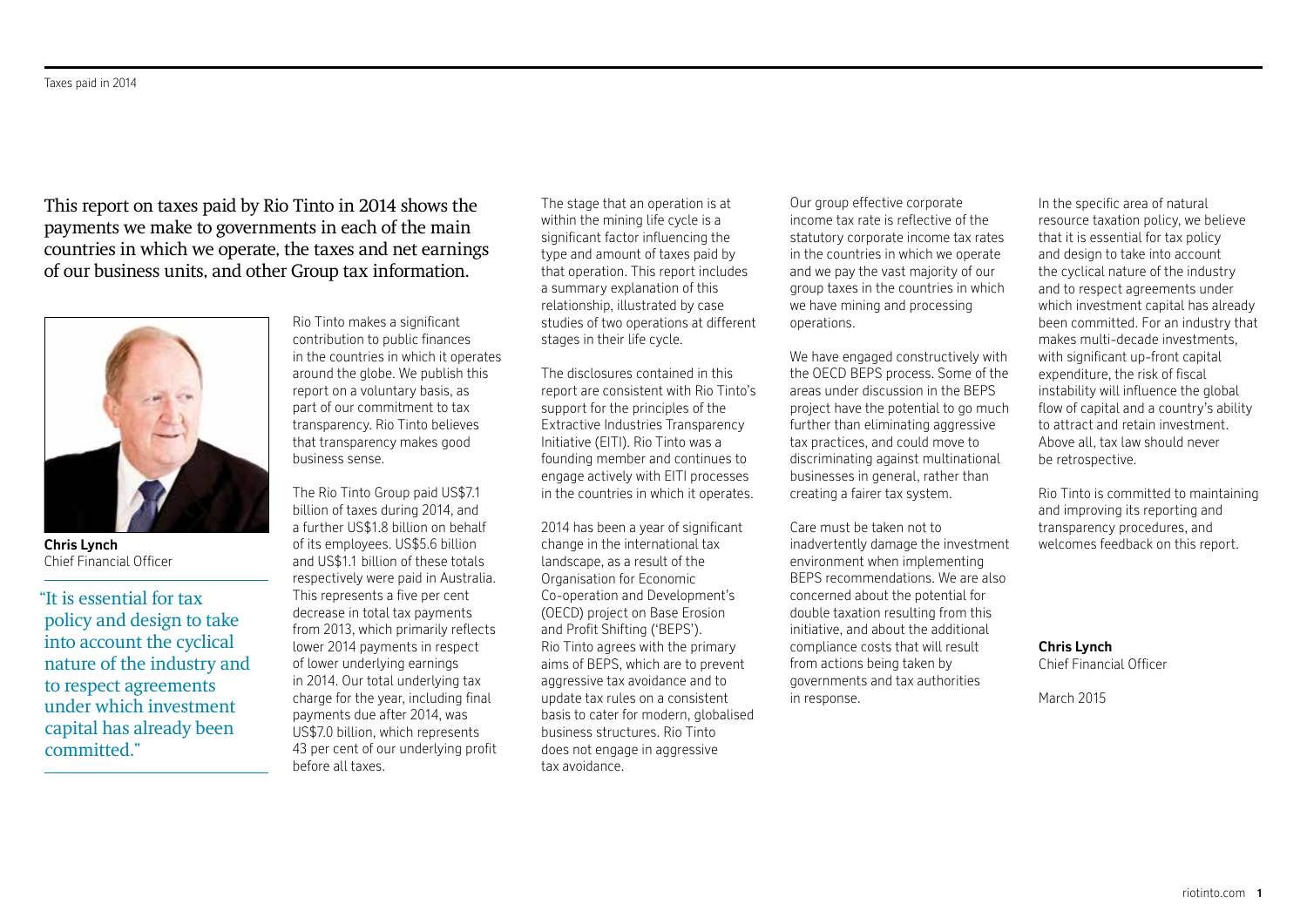# **Contents**



Oyu Tolgoi haul truck

| 1             | Introduction                                                                                               | 3        |
|---------------|------------------------------------------------------------------------------------------------------------|----------|
| $\mathcal{P}$ | Distribution of direct economic contributions -<br>how we spent our revenue in 2014                        | 4        |
| 3             | Our tax strategy and governance                                                                            | 5        |
| 4             | Tax transparency and reporting                                                                             | 6        |
| 5             | Our tax payments in 2014<br>5.1 Analysis by country and level of government<br>5.2 Analysis by type of tax | 7<br>11  |
| 6             | Payments to governments and the mining life cycle                                                          | 12       |
| 7             | Tax charged as shown in the financial statements in 2014                                                   | 13       |
| 8             | Financial statement disclosures<br>8.1 Corporate income tax charge<br>8.2 Deferred tax                     | 15<br>16 |
| 9.            | Independent auditors' report                                                                               | 17       |
|               | Appendix 1 Glossary of key terms                                                                           | 18       |
|               | Appendix 2 Basis of preparation                                                                            | 19       |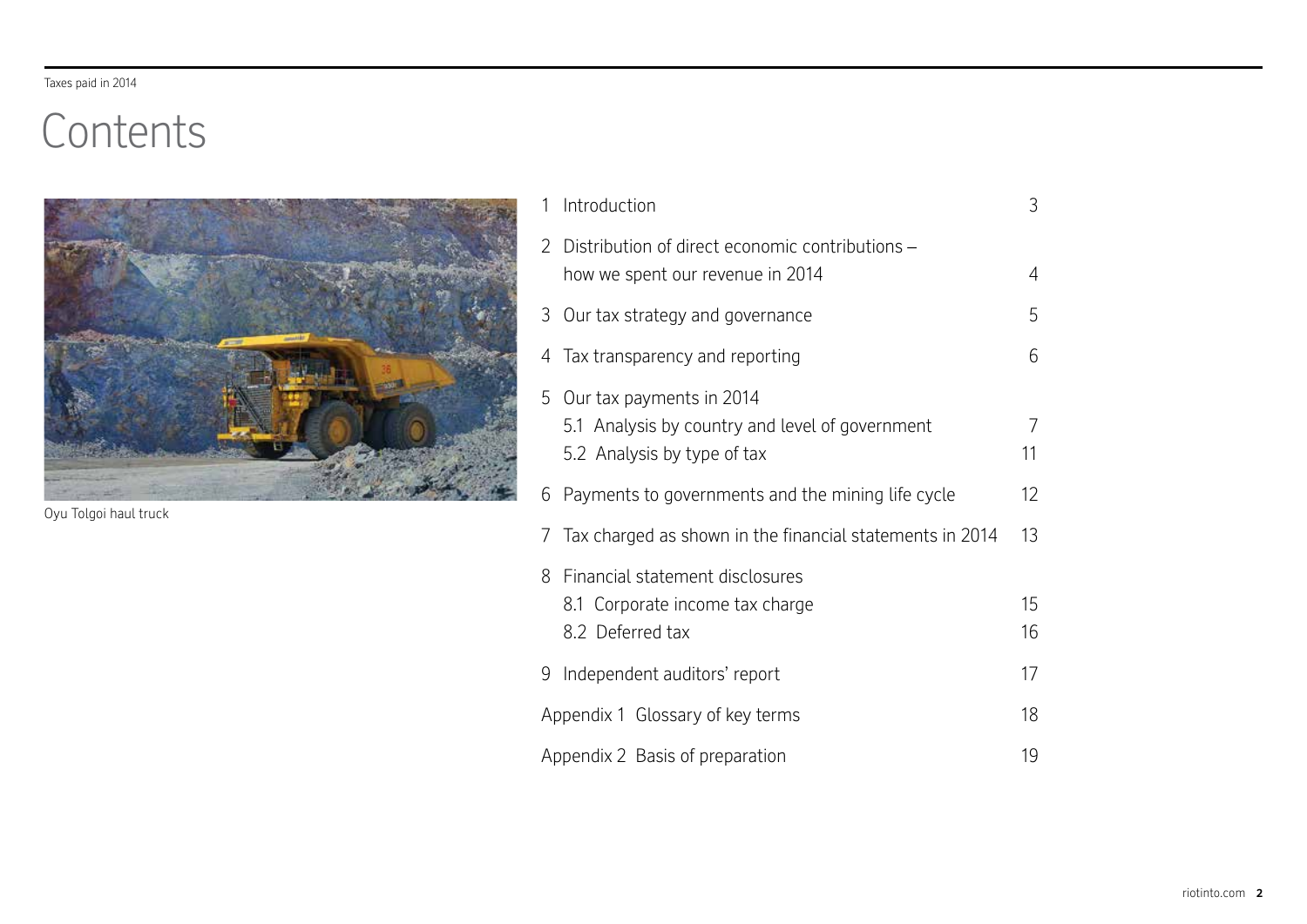# 1 Introduction

Tax is a major subject of debate for all businesses, governments and other stakeholders. At Rio Tinto, our tax strategy and payments are central to our approach to achieving sustainable development for the long term as a business, as a sector and as a global corporate citizen.

Rio Tinto is committed to providing transparency about tax payments made to governments, as part of our corporate commitment to sustainable development and good corporate governance. We have provided voluntary reporting of tax and wider economic contributions for a number of years. In 2010 we committed to increase the level of our detailed reporting on tax payments to governments. This report, which covers the year ended 31 December 2014, presents key data on tax payments, gross sales revenues and earnings showing our economic contribution to public finances. For the fifth year, we have chosen to report this information voluntarily.

The report presents an overview of our tax strategy and governance and sets out our policy, with specific reference to matters of current interest and debate. We have provided an analysis of our tax payments in 2014 by tax type, country and named level of government to show our contribution to public finances. We have shown how our tax payments reconcile with the tax information presented in our financial statements, explaining how the difference between payments and charges arises since some tax payments are accrued, but not paid, in the calendar year.

The report builds on the framework of reporting developed under the EITI. It goes into further detail than the statutory disclosures required for financial statement reporting.

The report provides, for the first time, a summary explanation of the relationship between a mining operation's stage in its life cycle and its payments to governments. This is illustrated by a case study of two Rio Tinto operations at different stages in their life cycles.

Tax, for the purpose of this report, is defined as any amount of money required to be paid to a government. including local, regional and national governments. This includes corporate income tax, government royalties, licence fees, permitting fees, property taxes, employment taxes, sales taxes, stamp duties, and any other required payments.

This report excludes the wider economic contribution made by Rio Tinto to other third parties, for example community contributions which are reported separately in our sustainable development reporting.

As our employees spend their wages locally on diverse goods and services, there is a further, indirect economic contribution. We do not measure this indirect and induced economic effect globally, but it is important to keep this in mind when considering Rio Tinto's contribution to host economies.

The data within the report includes all our main countries of operation. However, it excludes total amounts less than US\$1 million by country/ level of government and amounts relating to certain non-controlled entities where information has not been made available by these businesses for this report. These exclusions are detailed in the Basis of Preparation.

Where we hold a share in a joint operation, joint venture or associate, we have included Rio Tinto's share of the tax payments of those operations consistent with our share of equity in the operations. A glossary of key terms and the Basis of Preparation for the data within the Report are presented in Appendices 1 and 2 respectively. This explains the scope of reporting and the definitions applied for each type of tax payment.

Selected information on tax payments and tax charges included in the Report has been subject to audit by PricewaterhouseCoopers LLP. Their independent auditors' report can be found in section 9. The audit process comprised more detailed testing of tax payments than that performed for the audit of the financial statements of the Rio Tinto Group, to support the more detailed level of tax reporting we have presented.

We will continue to keep our tax payment reporting under review, taking into account best practice and regulatory developments. We are committed to continuing to have a leading role in developing best practice in tax transparency.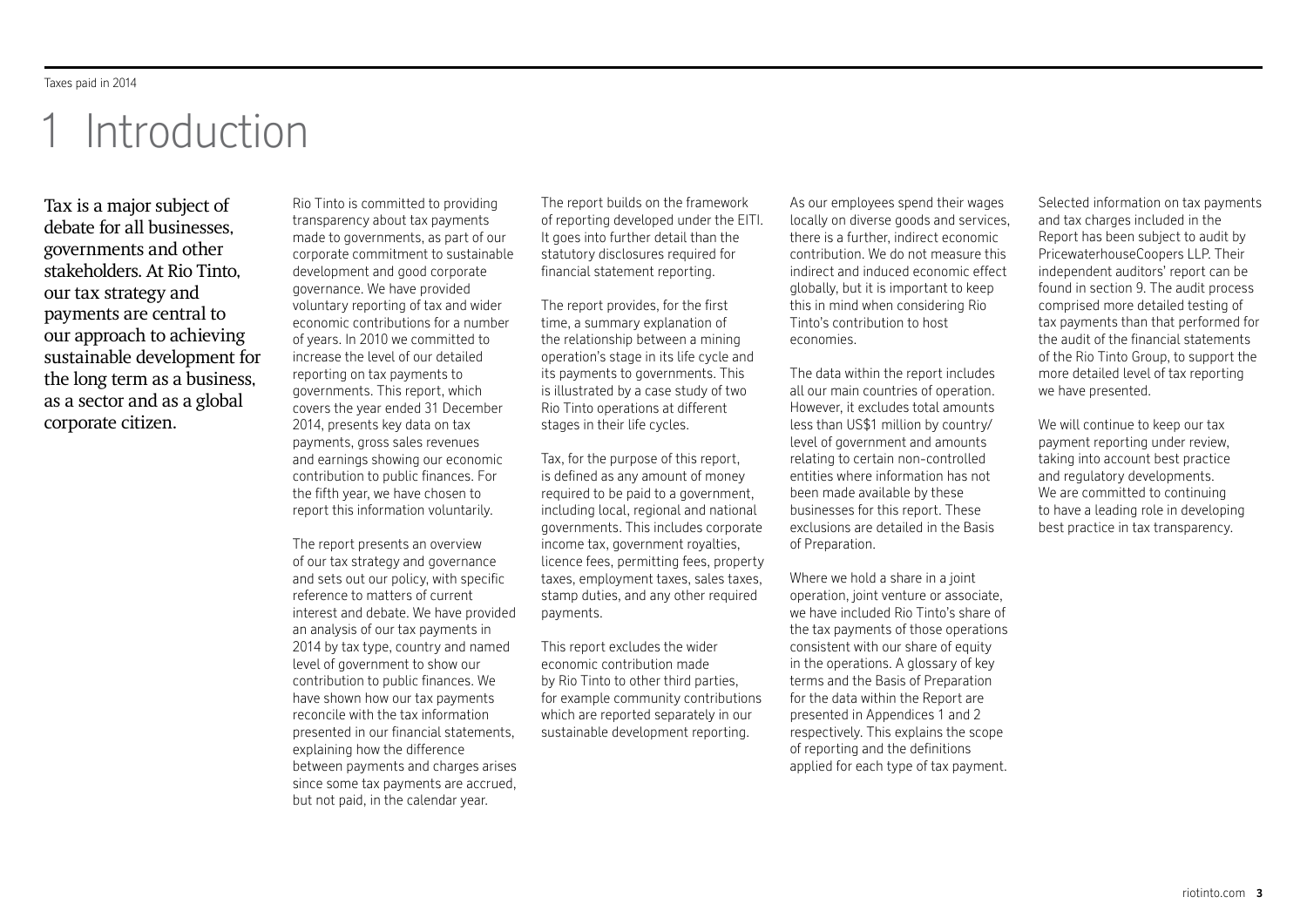# 2 Distribution of direct economic contributions

**Gross sales revenue by geographical origin**

(US\$ billions)

# How we spent our revenue in 2014

| $1004$ property        |                |
|------------------------|----------------|
| Australia              | 30             |
| North America          | 11             |
| Europe                 | $\overline{2}$ |
| South America          | $\overline{2}$ |
| Africa                 | $\overline{2}$ |
| Asia/rest of the world | 3              |
| Total                  | 50             |





The chart below shows the distribution by type of economic contribution of revenues generated by our businesses in 2014.

The majority of our revenues result from operations in Australia and North America; correspondingly tax and other payments to governments are highest in these markets (see Section 5).

Tax contributions to governments comprised 14% of our gross sales revenue in 2014. This is the third largest constituent in the distribution of gross sales revenues, after payments to external suppliers and amounts reinvested in the Group.

The effective total tax rate, calculated as the total underlying charge for taxes and other payments to governments for the year on underlying profits before all charges for taxes and other payments to governments, is 43%. The detailed calculation of this is explained at Appendix 2.

The payments to governments, analysed in this report, are considered a direct contribution to the economies to which they are paid. The indirect effects are less obvious but no less significant. If government spending in the economy is higher than it otherwise would be as a result of Rio Tinto's payments, there is a multiplier effect associated with government spending.

The hypothesis of the multiplier effect is that the money spent in the economy is re-spent in the economy, and thus generates an indirect contribution to the economy.

To illustrate, the additional government revenue may be enough to build infrastructure (such as roads, rail and bridges) which has a direct and immediate impact on local economic activity, through improved transport, access and reduced commuter times.

In addition, when the wages of the construction or operating staff are spent at local restaurants and shops, the increased consumption spend on local goods and services creates additional value in the economy. This generates further income in the economy for local employees such as waiters and retail staff, who in turn go out and spend their money.

These rounds of expenditure, or ripple effects, get smaller as you move further away from the cause (Rio Tinto's payments to governments) and money leaks out through spend on imports and savings, but each round generates additional (indirect) value for the economy.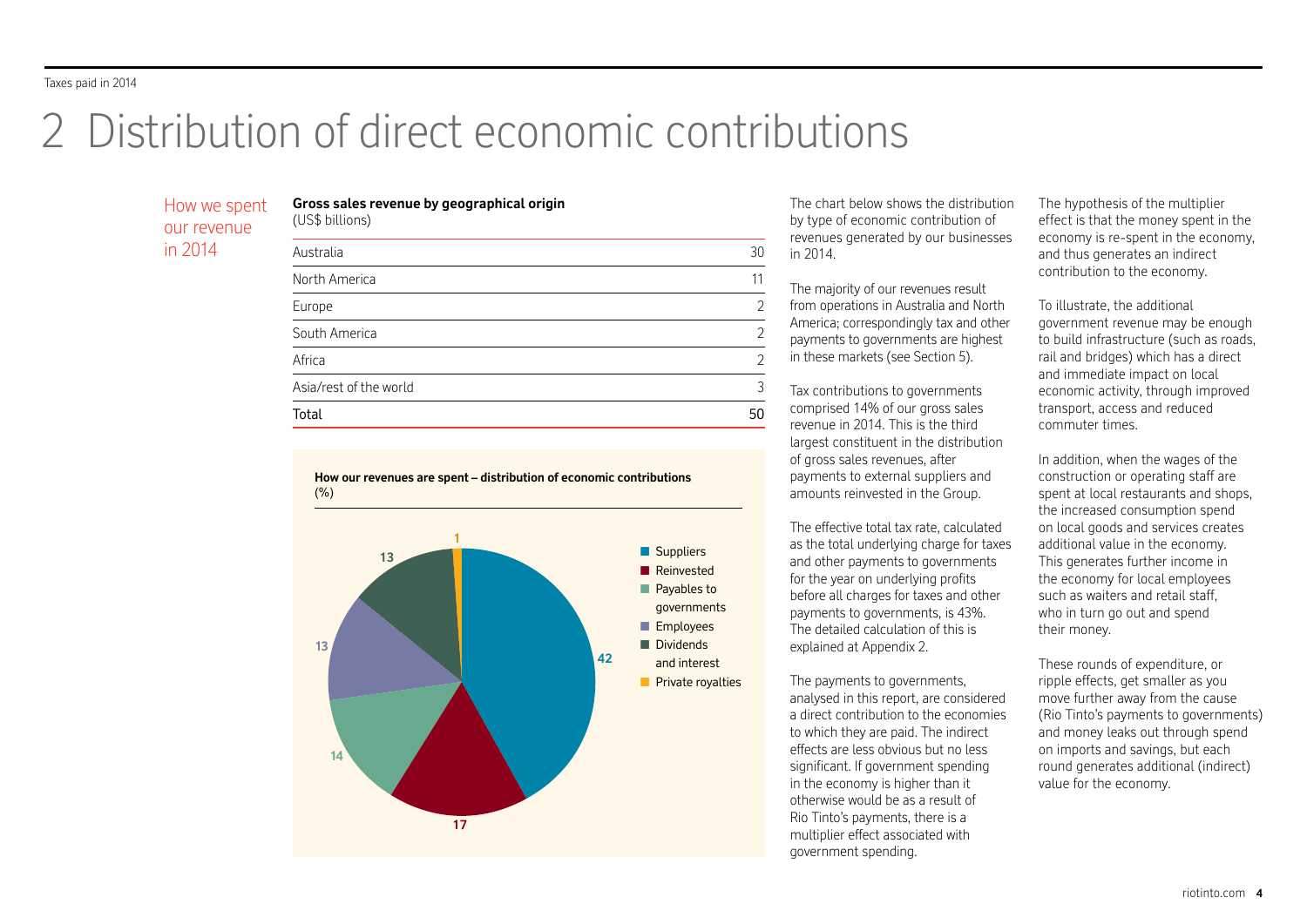# 3 Our tax strategy and governance

In support of our overall business strategy and objectives, Rio Tinto pursues a tax strategy that is principled, transparent and sustainable in the long term. The Group has established principles governing its tax strategy which have been reviewed and approved by the board of directors. These remain unchanged from previous years and include the following key points:



Diavik Diamond Mine

# Rio Tinto pursues a tax strategy that is principled, transparent and sustainable in the long term

- A tax strategy that is aligned with our business strategy and conforms with our global code of business conduct, *"The Way We Work".*
- Commitment to ensure full compliance with all statutory obligations, and full disclosure to tax authorities.
- Maintenance of documented policies and procedures in relation to tax risk management and completion of thorough risk assessments before entering into any tax planning strategy.
- Sustaining good relations with tax authorities, and actively considering the implications of tax planning for the Group's wider corporate reputation.
- Management of tax affairs in a pro-active manner that seeks to maximise shareholder value, while operating in accordance with the law.

Within this governance framework, the conduct of the Group's tax affairs and the management of tax risk are delegated to a global team of tax professionals. Management certifies our adherence to these principles to the Rio Tinto board of directors on an annual basis. The suitability of the tax strategy and principles was reviewed in 2014.

There has been increased public and press interest in the use of

"tax havens" by multinational companies in recent years. There are sound commercial reasons for a multinational group to use companies located in territories that offer a stable government and a clear legal and regulatory framework. Such territories may also offer low tax rates. A neutral tax territory is often required for joint ventures between companies that are headquartered in different countries.

Rio Tinto controls 594 subsidiaries of which 20 are located in 9 countries which might be considered to be "tax havens". Of these 20 subsidiaries, 2 are inactive. The remainder are subject to the UK or Australia's international tax rules or other similar international tax rules. The activities of these entities are fully disclosed to all relevant tax authorities. The Group regularly reviews the activities of all entities to ensure compliance with all tax requirements and other regulations.

In accordance with our tax strategy, all transfers of goods and services between companies within the Group are conducted on an arm's length basis. The pricing of such transactions between Group companies is based on fair market terms and reflects the commercial nature of the transactions.

Rio Tinto locates certain of its activities in the areas of marketing, procurement and freight close to external customers, suppliers and a relevant skills base, rather than at the site of the mine or operating site. Centralising activities also delivers benefits in the form of economies of scale and skill.

Our Singapore Commercial Centre centralises commercial best practice across product groups and other corporate functions such as legal and procurement. This includes centres of excellence for value-in-use analysis, pricing and contracting strategies, all with a focus on managing risk and capturing value through all market conditions. These efforts maximise the value from our business and differentiate us from our peers.

Marketing, procurement, freight, debt finance, management services and other similar services provided to other Group companies (related party transactions) are charged at an arm's length price in accordance with relevant international tax principles and are subject to review and audit by the relevant tax authorities.

Where required the tax returns contain schedules that provide details of related party transactions, and we provide the tax authorities with all necessary information to determine whether to make further enquiries on audit.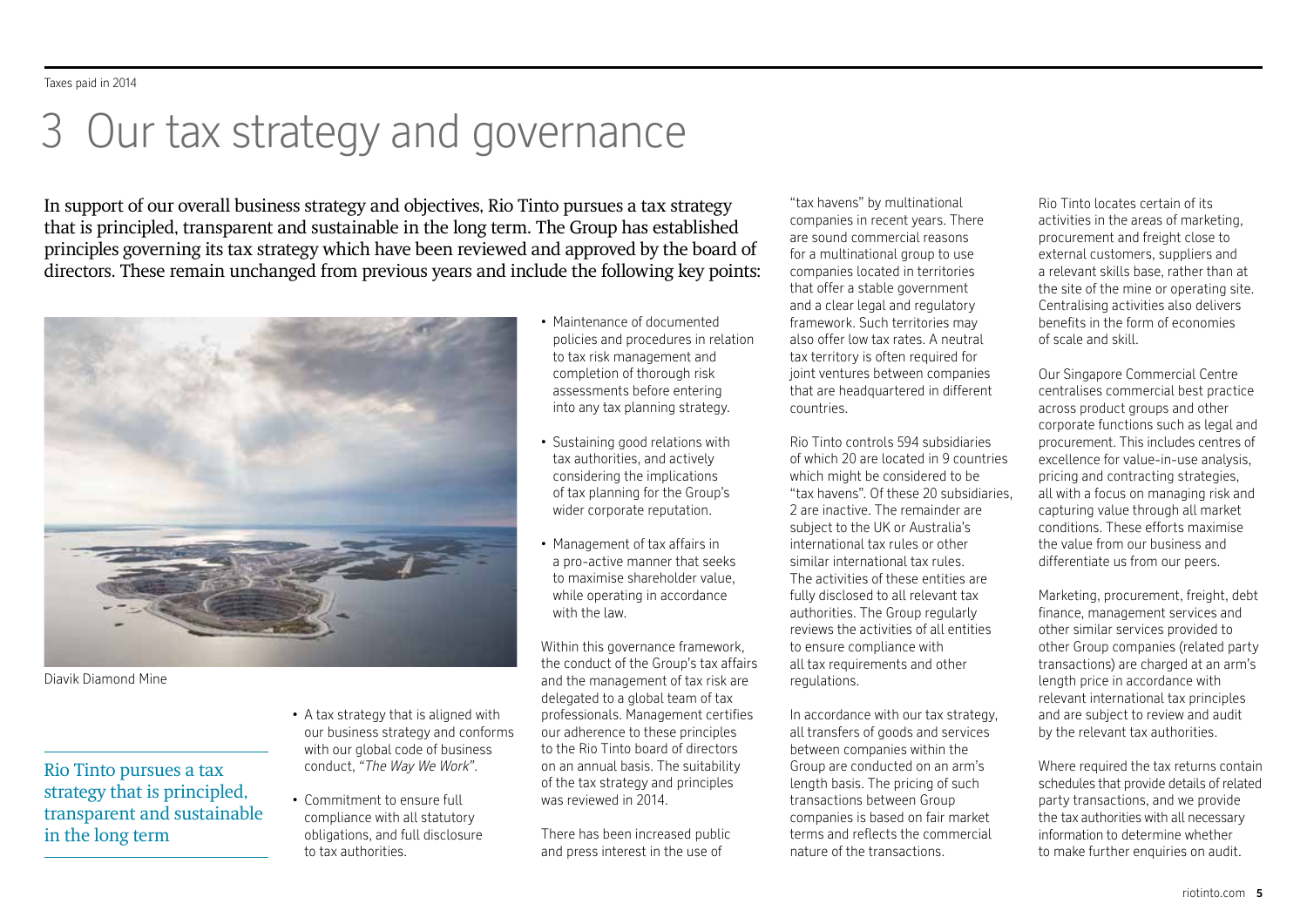# 4 Tax transparency and reporting



Rio Tinto Processing Excellence Centre

While we support transparency in reporting of tax payments, we are concerned about the proliferation of such new initiatives.

Rio Tinto is a strong supporter of the Extractive Industries Transparency Initiative (EITI) which was established in 2003. The EITI is a multi-stakeholder initiative governed through a global Board and Secretariat. Debra Valentine, Rio Tinto's Group Executive Legal, External & Regulatory Affairs, is a member of the EITI Board.

The EITI sets a global standard for transparency on tax and royalty payments to governments and currently includes 31 'compliant' and 16 'candidate' countries, together with 17 supporting governments. In addition to wide civil society support there are over 90 supporting oil, gas and mining companies who participate at the international level. Rio Tinto was an active contributor to the revised and expanded EITI Standard which was adopted in 2013.

Our business units support and promote the EITI and its implementation in the countries in which they operate. We fully support the EITI's principles of transparency and accountability.

Rio Tinto supports countries publicly disclosing contracts and licences for the exploitation of oil, gas and minerals, as outlined in the EITI standard. Many of Rio Tinto's major contracts for resource development are publicly available, including the Investment Agreement which underpins the development of the Oyu Tolgoi mine in Mongolia and the Settlement Agreement covering the development of the Simandou project in Guinea.

This support for transparency is also evidenced through the voluntary development of this report in which we disclose the tax payments that we make in all the main countries in which we operate, and the taxes and earnings of the main business units.

Mandatory requirements for entities in the extractive sector to report payments to governments connected to their extractive activity have been introduced in the European Union and Canada (Chapter 10 of Accounting Directive 2013/34 and the Extractive Sector Transparency Measures Act respectively). The development of equivalent requirements in the United States continues (Section 1504 of the Dodd-Frank Wall Street Reform).

While we support transparency in reporting of tax payments, we are concerned about the proliferation of such new initiatives. Potentially we will face multiple and inconsistent reporting requirements, and will incur significant additional costs in complying with these obligations, often with little or no added public benefit. We therefore believe governments should work together to adopt a consistent global approach, which establishes disclosure requirements and thresholds that are proportionate.

We believe any mandatory rules need to remain focused on the ultimate objectives, both for governments and for companies: good tax governance, accountability and transparency.

This report shows how business unit and country disclosures can be made by groups on a voluntary basis. In a number of areas, including sustainable development reporting, voluntary transparency has been shown to encourage innovation in reporting as well as proactive engagement with stakeholder audiences to develop reporting models.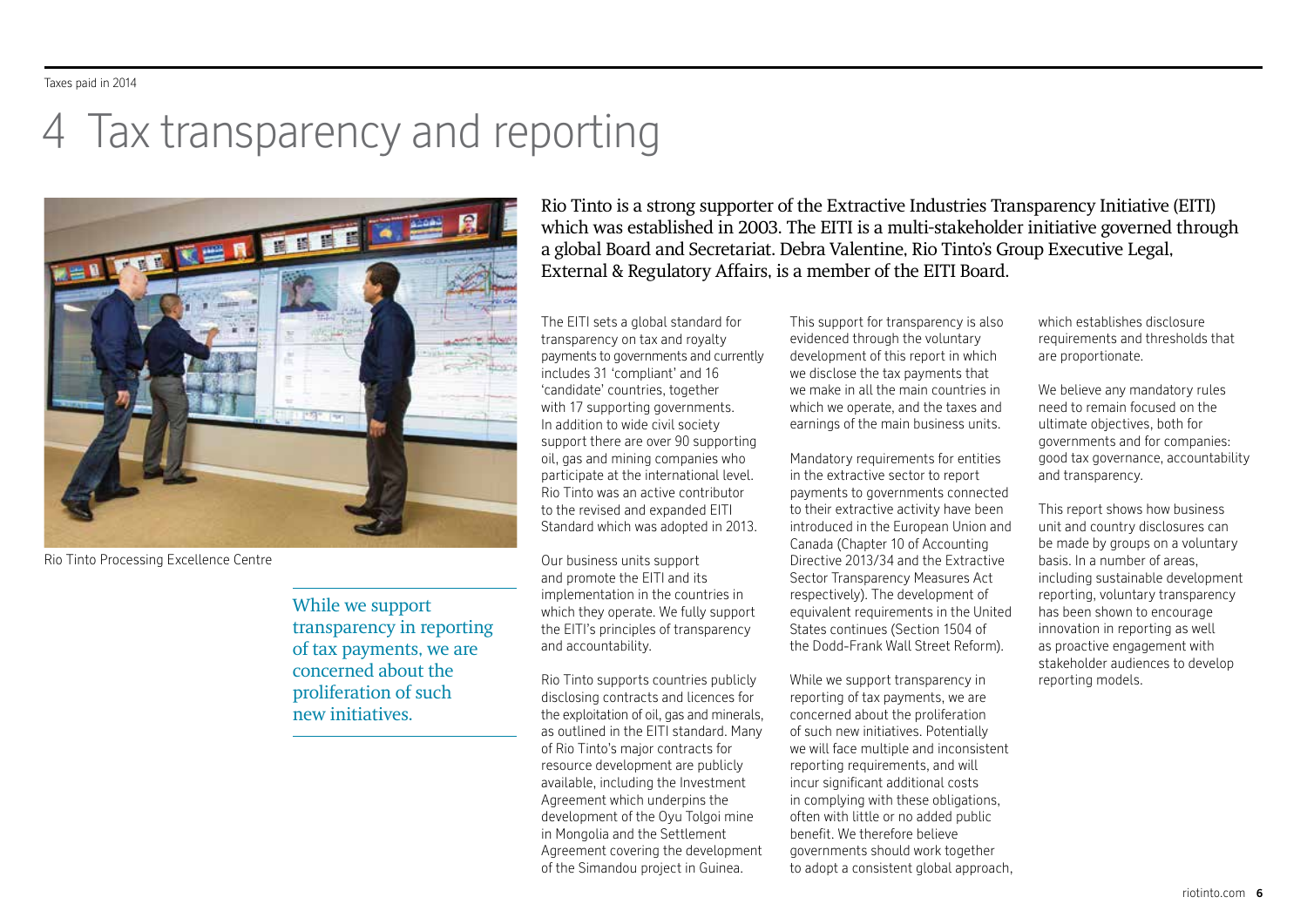# 5 Our tax payments in 2014

# We paid US\$7.1 billion of tax in the year and US\$1.8 billion on behalf of our employees.

# **5.1 Analysis by country and level of government**

This table shows the total of all tax payments for each of the main countries where the Rio Tinto Group has revenue generating operations or projects. The Group does not earn any significant amount of income in countries not listed on this table. Within each country, total tax payments are reported by the national, regional or local government to which they are paid.

The distribution of taxes paid by the Group reflects the geographical spread of the Group's businesses. Accordingly the majority of the tax was paid in Australia and North America. However, the tax amounts paid in South America, Europe, Southern Africa, Mongolia and the rest of Asia are significant in the context of the tax receipts of some of the countries in these regions.

Per Australian Taxation Office (ATO) statistics, net income tax payable by large Australian corporate entities for 2012-2013 was A\$38.7 billion. (ATO Submission - Senate Economic Reference Committee, 2 February 201! Rio Tinto's net income tax payable for 2012 represented approximately 9% of the total A\$38.7 billion.

| Country and level of government<br>(US\$ millions)   | Corporate<br>income tax | Government<br>royalties | Employer<br>payroll<br>taxes | Other<br>taxes and<br>payments | Total tax<br>payments<br>borne | Employee<br>payroll<br>taxes |
|------------------------------------------------------|-------------------------|-------------------------|------------------------------|--------------------------------|--------------------------------|------------------------------|
| Australia Federal                                    | 3,203                   | 13                      | 79                           | 44                             | 3,339                          | 1,065                        |
| Western Australia Government                         |                         | 1,689                   | 124                          | 23                             | 1,836                          |                              |
| Queensland Government                                |                         | 165                     | 46                           | 7                              | 218                            |                              |
| New South Wales Government                           |                         | 153                     | 23                           | 8                              | 184                            |                              |
| Northern Territory Government                        |                         | 20                      | 11                           | 3                              | 34                             |                              |
| Shire of Ashburton (WA)                              |                         |                         |                              |                                | 4                              |                              |
| Shire of Karratha (WA) (formerly Shire of Roebourne) |                         |                         |                              | 4                              |                                |                              |
| Victoria Government                                  |                         |                         | 3                            |                                | 3                              |                              |
| Tasmania Government                                  |                         |                         | 3                            | $\overline{\phantom{0}}$       | 3                              |                              |
| Isaac Regional Council (QLD)                         |                         |                         |                              | 2                              | $\overline{2}$                 |                              |
| Central Highlands Regional Council (QLD)             |                         |                         |                              | 2                              | $\overline{2}$                 |                              |
| Singleton Shire Council (NSW)                        |                         |                         |                              | 2                              | $\overline{2}$                 |                              |
| Gladstone Regional Council (QLD)                     |                         |                         |                              | 2                              | $\overline{2}$                 |                              |
| Weipa Town Authority (QLD)                           |                         |                         |                              |                                |                                |                              |
| Australia Total                                      | 3,203                   | 2,040                   | 289                          | 102                            | 5,634                          | 1,065                        |
| Quebec Government                                    | (2)                     | 55                      | 63                           | $\overline{\phantom{0}}$       | 116                            | 183                          |
| Canada Federal                                       | 90                      |                         | 21                           | (4)                            | 107                            | 256                          |
| Newfoundland Government                              | 27                      |                         | 5                            | 30                             | 62                             |                              |
| Ville de Saguenay (QC)                               |                         |                         |                              | 33                             | 33                             |                              |
| North West Territories Government                    | 30                      |                         |                              |                                | 32                             |                              |
| British Columbia Government                          |                         | 17                      | 2                            |                                | 19                             |                              |
| District of Kitimat (BC)                             |                         |                         |                              | 16                             | 16                             |                              |
| Ville de Alma (QC)                                   |                         |                         |                              | 11                             | 11                             |                              |
| Labrador City (NL)                                   |                         |                         |                              |                                |                                |                              |
| Ville de Sept-Îles (QC)                              |                         |                         |                              | 7                              |                                |                              |
| City of Yellowknife (NWT)                            |                         |                         |                              | 5                              | 5                              |                              |
| Commission Scolaire des Rives-du-Saguenay (QC)       |                         |                         |                              | 2                              | $\overline{2}$                 |                              |
| Ville de Montréal (QC)                               |                         |                         |                              | 2                              | $\overline{2}$                 |                              |
| Ville de St-Joseph (QC)                              |                         |                         |                              | $\overline{2}$                 | $\overline{2}$                 |                              |
| Commission Scolaire de la Jonquière (QC)             |                         |                         |                              |                                |                                |                              |
| Commission Scolaire du Lac-Saint-Jean (QC)           |                         |                         |                              |                                |                                |                              |
| MRC du Fjord-du-Saguenay (QC)                        |                         |                         |                              |                                |                                |                              |
| MRC Maria Chapdelaine (QC)                           |                         |                         |                              |                                |                                |                              |
|                                                      |                         |                         |                              |                                |                                |                              |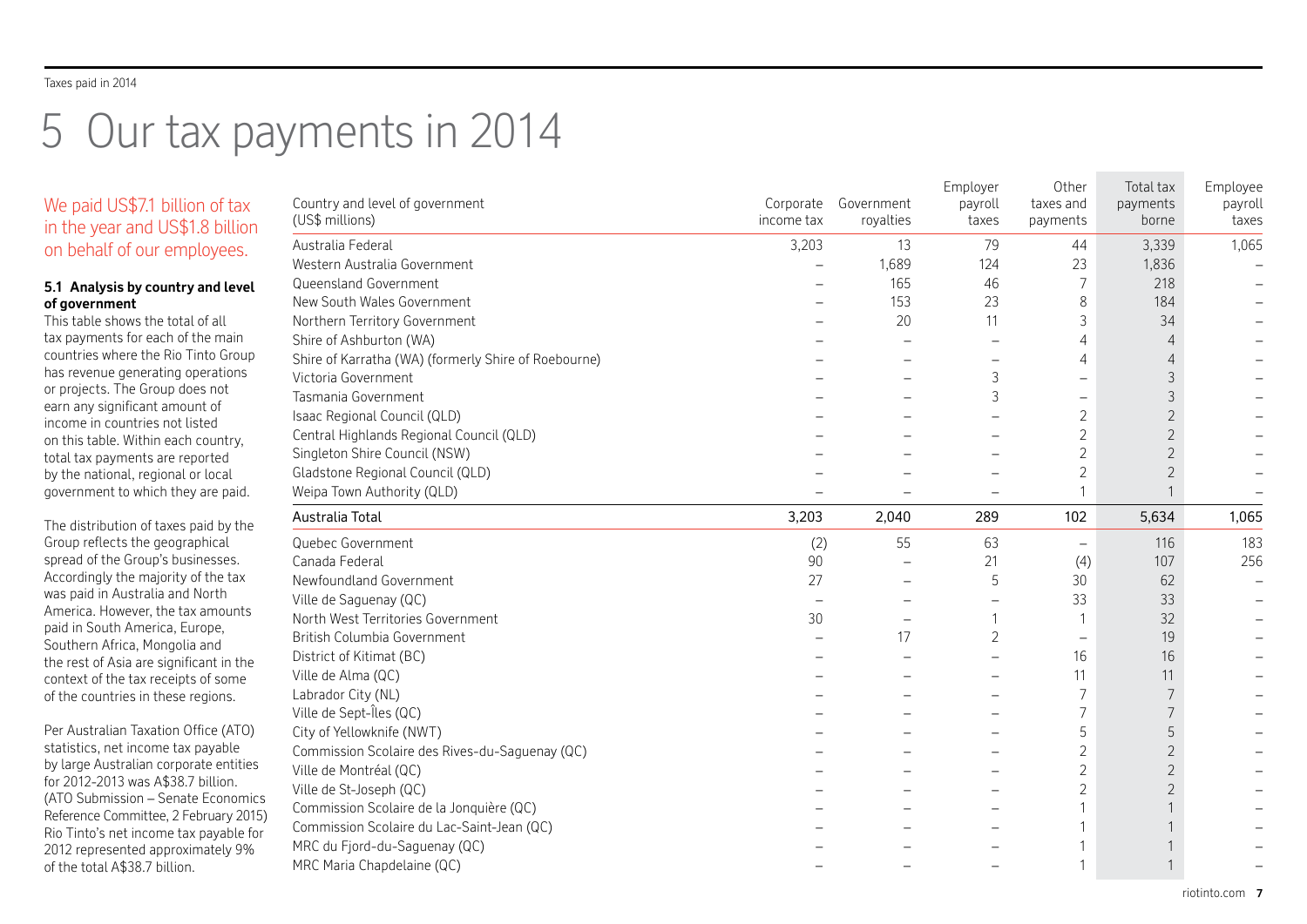# 5 Our tax payments in 2014 (continued)

Although the Group has its head office in the UK, only a small proportion of its operations are located in the UK and the amount of taxes paid in the UK reflects this.

The US\$7.1 billion paid by Rio Tinto in 2014 compares with US\$7.5 billion paid in 2013. The US\$1.8 billion paid on behalf of employees in 2014 compares with US\$1.9 billion paid in 2013.

| Corporate<br>payroll<br>payments<br>(US\$ millions)<br>royalties<br>income tax<br>borne<br>taxes<br>payments<br>Municipalité de l'Ascension-De-Notre-Seigneur (QC)<br>Municipalité de Péribonka (QC)<br>Ontario Government<br>Ville de Bécancour (QC)<br>Ville de Havre-St-Pierre (QC)<br>Ville de Shawinigan (QC)<br>Ville de Sorel-Tracy (QC)<br>146<br>72<br>122<br>92<br>432<br>Canada Total<br>258<br>262<br>Chile National<br>$\overline{4}$<br>$\overline{\phantom{0}}$<br>$\overline{\phantom{0}}$<br>Chile Total<br>258<br>4<br>262<br>$\qquad \qquad -$<br>$\overline{\phantom{0}}$<br>86<br><b>USA Federal</b><br>26<br>112<br>46<br>Salt Lake County (UT)<br>46<br>Utah Government<br>19<br>38<br>18<br>1<br>California Government<br>7<br>11<br>4<br>Kern County (CA)<br>4<br>4<br>Arizona Government<br>Kentucky Government<br>(1)<br>(1)<br>Colorado Government<br>Other US Government<br>92<br><b>USA Total</b><br>19<br>27<br>73<br>211<br>16<br>46<br>95<br>Mongolia National<br>157<br>÷<br>Ulaanbataar City<br>16<br>17<br>Khanbogd Sum<br>11<br>11<br>Umnugobi Aimag<br>16<br>46<br>16<br>107<br>185<br>Mongolia Total (v)<br>92<br>South Africa National<br>17<br>110<br>1<br>$\overline{\phantom{0}}$<br>92<br>17<br>South Africa Total<br>$\mathbf{1}$<br>110<br>$\overline{\phantom{m}}$ | Country and level of government | Government | Employer | Other<br>taxes and | Total tax | Employee         |
|-------------------------------------------------------------------------------------------------------------------------------------------------------------------------------------------------------------------------------------------------------------------------------------------------------------------------------------------------------------------------------------------------------------------------------------------------------------------------------------------------------------------------------------------------------------------------------------------------------------------------------------------------------------------------------------------------------------------------------------------------------------------------------------------------------------------------------------------------------------------------------------------------------------------------------------------------------------------------------------------------------------------------------------------------------------------------------------------------------------------------------------------------------------------------------------------------------------------------------------------------------------------------------------------------------------------|---------------------------------|------------|----------|--------------------|-----------|------------------|
|                                                                                                                                                                                                                                                                                                                                                                                                                                                                                                                                                                                                                                                                                                                                                                                                                                                                                                                                                                                                                                                                                                                                                                                                                                                                                                                   |                                 |            |          |                    |           | payroll<br>taxes |
|                                                                                                                                                                                                                                                                                                                                                                                                                                                                                                                                                                                                                                                                                                                                                                                                                                                                                                                                                                                                                                                                                                                                                                                                                                                                                                                   |                                 |            |          |                    |           |                  |
|                                                                                                                                                                                                                                                                                                                                                                                                                                                                                                                                                                                                                                                                                                                                                                                                                                                                                                                                                                                                                                                                                                                                                                                                                                                                                                                   |                                 |            |          |                    |           |                  |
|                                                                                                                                                                                                                                                                                                                                                                                                                                                                                                                                                                                                                                                                                                                                                                                                                                                                                                                                                                                                                                                                                                                                                                                                                                                                                                                   |                                 |            |          |                    |           |                  |
|                                                                                                                                                                                                                                                                                                                                                                                                                                                                                                                                                                                                                                                                                                                                                                                                                                                                                                                                                                                                                                                                                                                                                                                                                                                                                                                   |                                 |            |          |                    |           |                  |
|                                                                                                                                                                                                                                                                                                                                                                                                                                                                                                                                                                                                                                                                                                                                                                                                                                                                                                                                                                                                                                                                                                                                                                                                                                                                                                                   |                                 |            |          |                    |           |                  |
|                                                                                                                                                                                                                                                                                                                                                                                                                                                                                                                                                                                                                                                                                                                                                                                                                                                                                                                                                                                                                                                                                                                                                                                                                                                                                                                   |                                 |            |          |                    |           |                  |
|                                                                                                                                                                                                                                                                                                                                                                                                                                                                                                                                                                                                                                                                                                                                                                                                                                                                                                                                                                                                                                                                                                                                                                                                                                                                                                                   |                                 |            |          |                    |           |                  |
|                                                                                                                                                                                                                                                                                                                                                                                                                                                                                                                                                                                                                                                                                                                                                                                                                                                                                                                                                                                                                                                                                                                                                                                                                                                                                                                   |                                 |            |          |                    |           | 439              |
|                                                                                                                                                                                                                                                                                                                                                                                                                                                                                                                                                                                                                                                                                                                                                                                                                                                                                                                                                                                                                                                                                                                                                                                                                                                                                                                   |                                 |            |          |                    |           | 24               |
|                                                                                                                                                                                                                                                                                                                                                                                                                                                                                                                                                                                                                                                                                                                                                                                                                                                                                                                                                                                                                                                                                                                                                                                                                                                                                                                   |                                 |            |          |                    |           | 24               |
|                                                                                                                                                                                                                                                                                                                                                                                                                                                                                                                                                                                                                                                                                                                                                                                                                                                                                                                                                                                                                                                                                                                                                                                                                                                                                                                   |                                 |            |          |                    |           | 97               |
|                                                                                                                                                                                                                                                                                                                                                                                                                                                                                                                                                                                                                                                                                                                                                                                                                                                                                                                                                                                                                                                                                                                                                                                                                                                                                                                   |                                 |            |          |                    |           | 1                |
|                                                                                                                                                                                                                                                                                                                                                                                                                                                                                                                                                                                                                                                                                                                                                                                                                                                                                                                                                                                                                                                                                                                                                                                                                                                                                                                   |                                 |            |          |                    |           | 13               |
|                                                                                                                                                                                                                                                                                                                                                                                                                                                                                                                                                                                                                                                                                                                                                                                                                                                                                                                                                                                                                                                                                                                                                                                                                                                                                                                   |                                 |            |          |                    |           | $\overline{4}$   |
|                                                                                                                                                                                                                                                                                                                                                                                                                                                                                                                                                                                                                                                                                                                                                                                                                                                                                                                                                                                                                                                                                                                                                                                                                                                                                                                   |                                 |            |          |                    |           |                  |
|                                                                                                                                                                                                                                                                                                                                                                                                                                                                                                                                                                                                                                                                                                                                                                                                                                                                                                                                                                                                                                                                                                                                                                                                                                                                                                                   |                                 |            |          |                    |           |                  |
|                                                                                                                                                                                                                                                                                                                                                                                                                                                                                                                                                                                                                                                                                                                                                                                                                                                                                                                                                                                                                                                                                                                                                                                                                                                                                                                   |                                 |            |          |                    |           |                  |
|                                                                                                                                                                                                                                                                                                                                                                                                                                                                                                                                                                                                                                                                                                                                                                                                                                                                                                                                                                                                                                                                                                                                                                                                                                                                                                                   |                                 |            |          |                    |           |                  |
|                                                                                                                                                                                                                                                                                                                                                                                                                                                                                                                                                                                                                                                                                                                                                                                                                                                                                                                                                                                                                                                                                                                                                                                                                                                                                                                   |                                 |            |          |                    |           |                  |
|                                                                                                                                                                                                                                                                                                                                                                                                                                                                                                                                                                                                                                                                                                                                                                                                                                                                                                                                                                                                                                                                                                                                                                                                                                                                                                                   |                                 |            |          |                    |           | 117              |
|                                                                                                                                                                                                                                                                                                                                                                                                                                                                                                                                                                                                                                                                                                                                                                                                                                                                                                                                                                                                                                                                                                                                                                                                                                                                                                                   |                                 |            |          |                    |           |                  |
|                                                                                                                                                                                                                                                                                                                                                                                                                                                                                                                                                                                                                                                                                                                                                                                                                                                                                                                                                                                                                                                                                                                                                                                                                                                                                                                   |                                 |            |          |                    |           | 9                |
|                                                                                                                                                                                                                                                                                                                                                                                                                                                                                                                                                                                                                                                                                                                                                                                                                                                                                                                                                                                                                                                                                                                                                                                                                                                                                                                   |                                 |            |          |                    |           |                  |
|                                                                                                                                                                                                                                                                                                                                                                                                                                                                                                                                                                                                                                                                                                                                                                                                                                                                                                                                                                                                                                                                                                                                                                                                                                                                                                                   |                                 |            |          |                    |           | $\overline{7}$   |
|                                                                                                                                                                                                                                                                                                                                                                                                                                                                                                                                                                                                                                                                                                                                                                                                                                                                                                                                                                                                                                                                                                                                                                                                                                                                                                                   |                                 |            |          |                    |           | 16               |
|                                                                                                                                                                                                                                                                                                                                                                                                                                                                                                                                                                                                                                                                                                                                                                                                                                                                                                                                                                                                                                                                                                                                                                                                                                                                                                                   |                                 |            |          |                    |           | 24               |
|                                                                                                                                                                                                                                                                                                                                                                                                                                                                                                                                                                                                                                                                                                                                                                                                                                                                                                                                                                                                                                                                                                                                                                                                                                                                                                                   |                                 |            |          |                    |           | 24               |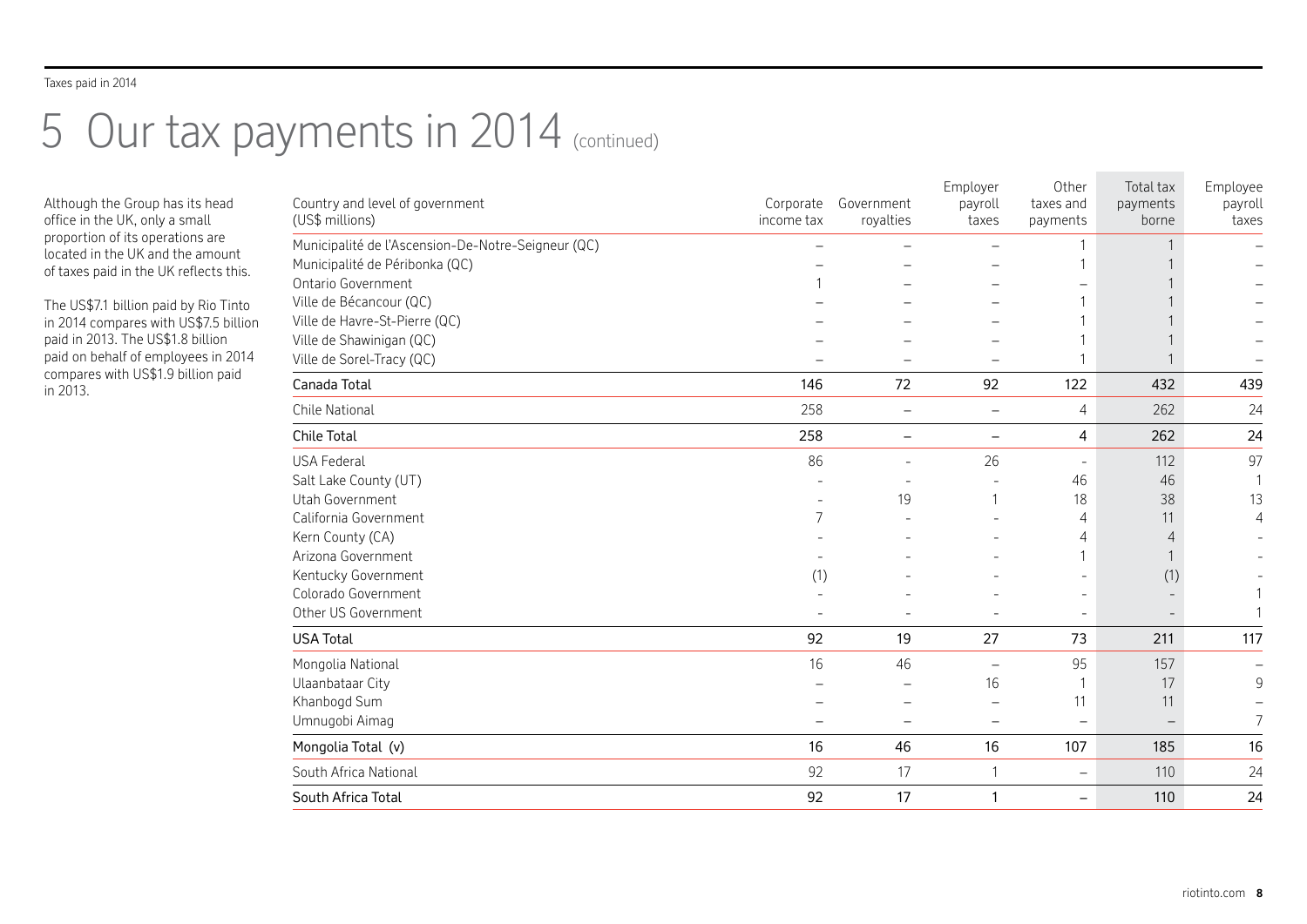# 5 Our tax payments in 2014 (continued)

| Country and level of government<br>(US\$ millions)   | Corporate<br>income tax | Government<br>royalties       | Employer<br>payroll<br>taxes | Other<br>taxes and<br>payments | Total tax<br>payments<br>borne | Employee<br>payroll<br>taxes |
|------------------------------------------------------|-------------------------|-------------------------------|------------------------------|--------------------------------|--------------------------------|------------------------------|
| France National                                      | 36                      |                               | 68                           | (13)                           | 91                             | 24                           |
| Rhône-Alpes<br>Nord                                  |                         |                               |                              | 11                             | 11                             |                              |
| France Total (vi)                                    | 36                      | $\qquad \qquad -$             | 68                           | 2                              | 106                            | 24                           |
| Guinea National                                      | 64                      | $\qquad \qquad -$             | $\overline{2}$               |                                | 67                             | $\overline{a}$               |
| Guinea Total                                         | 64                      | $\qquad \qquad -$             | $\overline{2}$               | 1                              | 67                             | $\overline{a}$               |
| Indonesia National                                   | (51)                    | 3                             | $\overline{\phantom{m}}$     | $\overline{\phantom{m}}$       | (48)                           | $\overline{a}$               |
| Indonesia Total                                      | (51)                    | 3                             | $\overline{\phantom{m}}$     | $\qquad \qquad \blacksquare$   | (48)                           | $\overline{\phantom{0}}$     |
| Singapore National                                   | 41                      | $\overline{\phantom{0}}$      | 3                            | $\overline{\phantom{0}}$       | 44                             | $\overline{\phantom{0}}$     |
| Singapore Total (vii)                                | 41                      | $\overline{\phantom{0}}$      | 3                            |                                | 44                             | $\overline{\phantom{0}}$     |
| UK National<br>Westminster City Council              | 3                       | -                             | 17                           | 5                              | 20<br>5                        | 61                           |
| <b>Highland Council of Scotland</b>                  |                         |                               |                              | 4                              | 4                              |                              |
| UK Total                                             | 3                       |                               | 17                           | 9                              | 29                             | 61                           |
| <b>Brazil National</b>                               | $\overline{2}$          | 1                             | $\mathbf{1}$                 | $\overline{2}$                 | 6                              |                              |
| <b>Brazil Total</b>                                  | $\overline{2}$          | 1                             | 1                            | 2                              | 6                              | $\overline{\phantom{0}}$     |
| India National<br>State Government of Madhya Pradesh | 3                       | -                             | $\mathbf{1}$                 |                                | 4                              | 1                            |
| India Total                                          | 3                       | $\overline{\phantom{0}}$      | 1                            | 1                              | 5                              | $\mathbf{1}$                 |
| Netherlands National<br>City of Rotterdam            | (1)                     | -<br>$\overline{\phantom{0}}$ | 3                            | $\overline{\phantom{0}}$       | $\overline{2}$                 | 8                            |
| Netherlands Total                                    | (1)                     | -                             | 3                            | 1                              | 3                              | 8                            |
| China Federal<br>Shanghai Municipality               | 3                       |                               |                              |                                | 3                              | 4                            |
| Beijing Municipality<br>China Total                  | 3                       | $\overline{\phantom{0}}$      |                              | -                              | 3                              | 1<br>5                       |
|                                                      |                         |                               |                              |                                |                                |                              |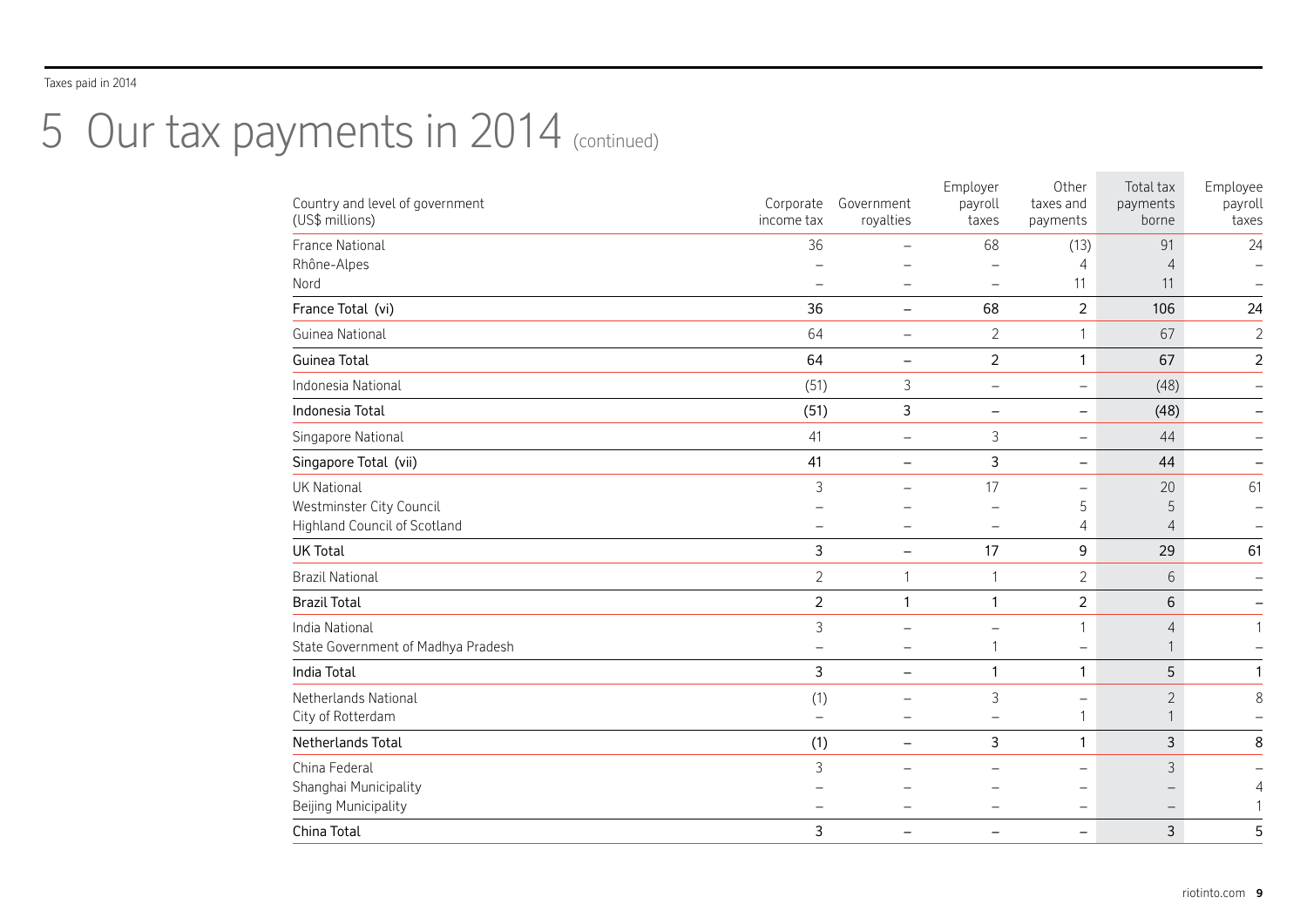# 5 Our tax payments in 2014 (continued)

| Total payments to governments (i), (ii), (iii) and (iv) | 3,913                   | 2,218                    | 531              | 437                   | 7,099             | 1,839            |
|---------------------------------------------------------|-------------------------|--------------------------|------------------|-----------------------|-------------------|------------------|
| Iceland                                                 | (6)                     | $\overline{\phantom{0}}$ | 6                | —                     |                   | 9                |
| New Zealand                                             |                         |                          |                  |                       |                   | 13               |
| Cameroon                                                |                         |                          |                  |                       |                   | -                |
| Spain                                                   |                         |                          |                  |                       |                   | -                |
| Mozambique                                              |                         |                          |                  |                       |                   | -                |
| Japan                                                   |                         |                          |                  |                       |                   |                  |
| Belgium                                                 |                         |                          |                  | —                     |                   |                  |
| Norway                                                  |                         |                          |                  |                       |                   |                  |
| Madagascar                                              |                         |                          |                  | 3                     |                   |                  |
| Namibia                                                 |                         | h                        |                  |                       | 6                 | 10               |
| Peru                                                    |                         |                          |                  | 10                    | 11                | 8                |
| Zimbabwe                                                |                         | 13                       |                  |                       | 14                |                  |
| Switzerland Total                                       | 3                       | $\overline{\phantom{0}}$ |                  | -                     | 3                 | -                |
| Stadt Zurich                                            |                         |                          |                  | $\qquad \qquad -$     |                   |                  |
| Switzerland Federal                                     | ာ                       |                          |                  |                       |                   |                  |
| Country and level of government<br>(US\$ millions)      | Corporate<br>income tax | Government<br>royalties  | payroll<br>taxes | taxes and<br>payments | payments<br>borne | payroll<br>taxes |
|                                                         |                         |                          | Employer         | Other                 | Total tax         | Employee         |

#### Notes

- (i) Total 2014 net refunds from governments on sales taxes, VAT, GST, excise duties, fuel credits and withholding taxes on supplier invoices not borne by Rio Tinto were US\$2,186 million. These refunds are not included in the table above. (ii) Total government grant receipts in 2014, included in other taxes and payments above were US\$nil. (iii) Amounts include Rio Tinto's share of payments by joint operations, joint ventures and associates.
	- (iv) All amounts are stated in accordance with the basis of preparation set out in Appendix 2 of this report.
	- (v) Corporate income tax paid to the national government of Mongolia is withholding tax on loan interest.
- (vi) Corporate income tax paid to the national government in France in 2014 is précompte.
- (vii) The Group employs in excess of 300 people in Singapore. Taxes on salaries are paid by the individuals, and therefore there is no employee tax deducted by the company.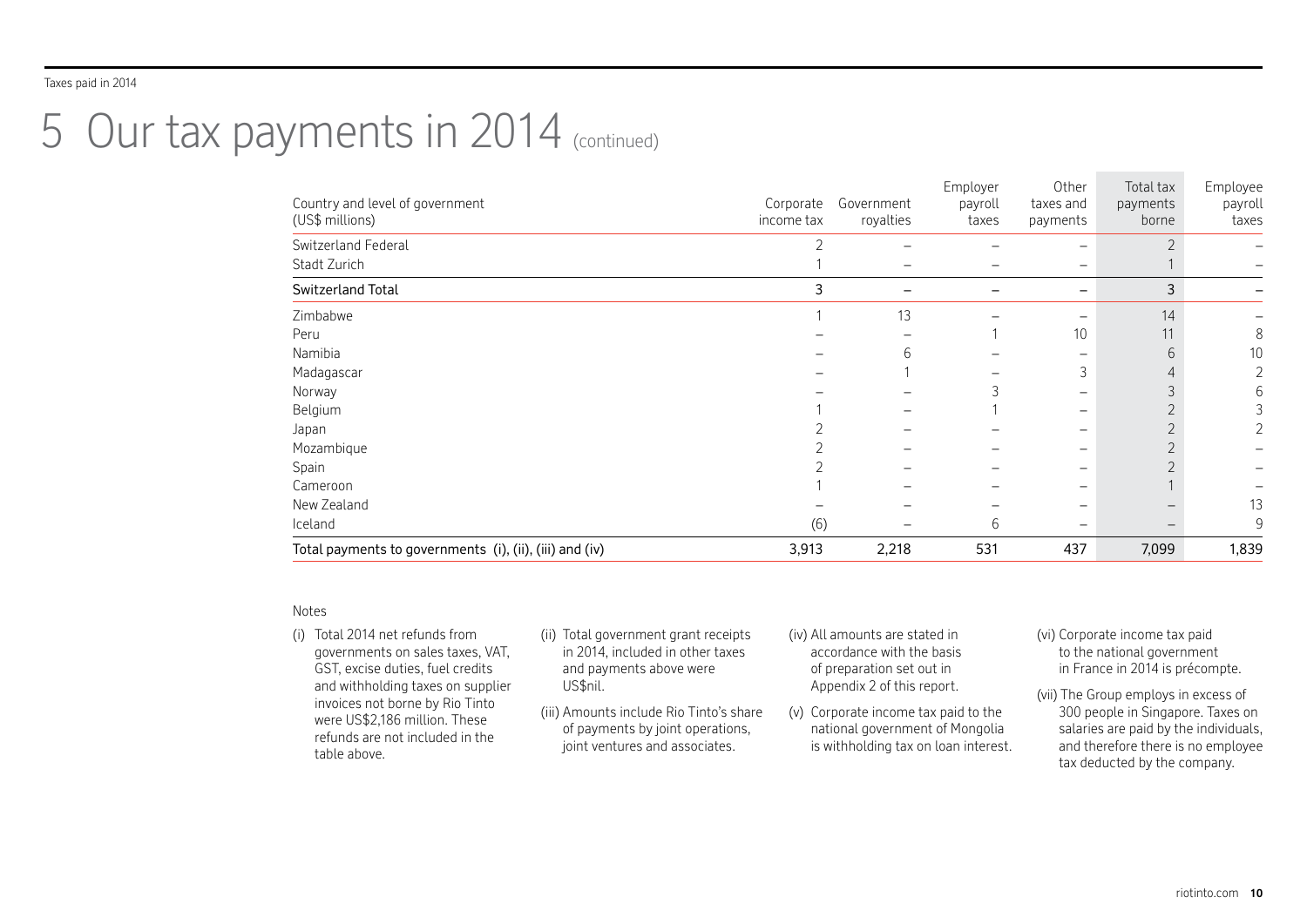# 5 Our tax payments in 2014 (continued)

Corporate income tax is the largest component of our payments to governments, though other taxes and payments also comprise a significant proportion.

# **5.2 Analysis by type of tax**

The chart below analyses the total US\$8.9 billion of payments in 2014 by type of tax.

Corporate income taxes are the largest component. Government royalties and employer payroll taxes account for 25% and 6% respectively. The other 5% includes customs duties, property taxes and a range of other tax payments.

Other taxes paid in 2014 are stated before refunds of sales taxes and other indirect tax payments. Payroll taxes collected on behalf of employees and paid to governments account for 20% of total taxes paid.

An explanation of the different taxes is presented in the Glossary and Basis of Preparation in Appendices 1 and 2 respectively.



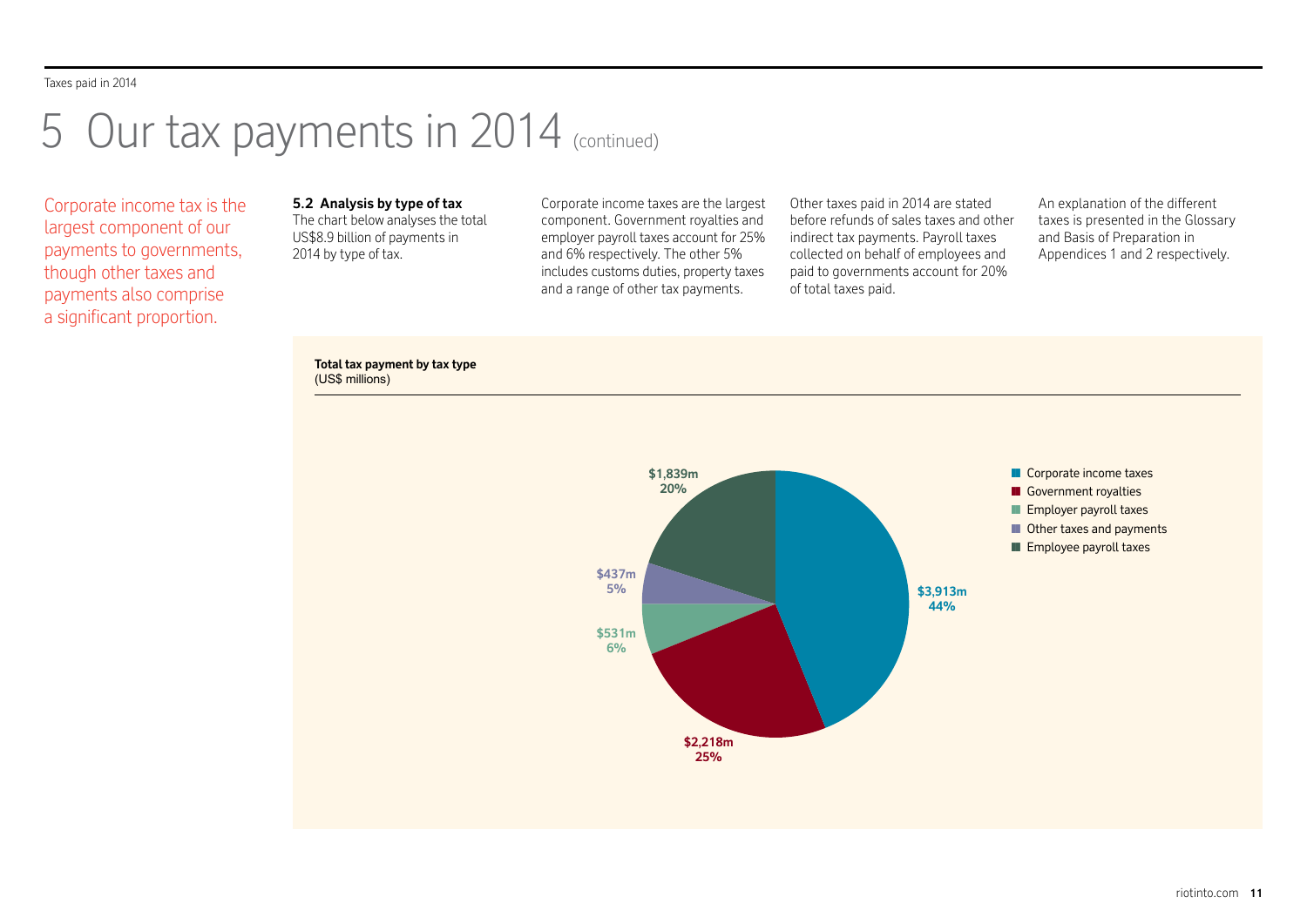# 6 Payments to governments and the mining life cycle

Payments to governments vary over time depend on a project's or opera stage in the mining life

The types and total value of payments to governments made in respect of a mining project vary over time depending on the phase of the mining life cycle the project is at:

| $\frac{1}{2}$                                                                                                                                                                                                                                                                                                 |                                                                                                                                                                                                                                                                                                                                                                                                                                     |                   |                                                                                                                                                                                                                                                                                                                                                                                                                                                       |              |                                                                                                                                                                                                                    |                                                                                            |                                                                                                                                                                                                                                                                                                                                                                                        |
|---------------------------------------------------------------------------------------------------------------------------------------------------------------------------------------------------------------------------------------------------------------------------------------------------------------|-------------------------------------------------------------------------------------------------------------------------------------------------------------------------------------------------------------------------------------------------------------------------------------------------------------------------------------------------------------------------------------------------------------------------------------|-------------------|-------------------------------------------------------------------------------------------------------------------------------------------------------------------------------------------------------------------------------------------------------------------------------------------------------------------------------------------------------------------------------------------------------------------------------------------------------|--------------|--------------------------------------------------------------------------------------------------------------------------------------------------------------------------------------------------------------------|--------------------------------------------------------------------------------------------|----------------------------------------------------------------------------------------------------------------------------------------------------------------------------------------------------------------------------------------------------------------------------------------------------------------------------------------------------------------------------------------|
| ry over time depending<br>a project's or operation's                                                                                                                                                                                                                                                          | Design and<br>Exploration and evaluation<br>construction                                                                                                                                                                                                                                                                                                                                                                            |                   | Operation                                                                                                                                                                                                                                                                                                                                                                                                                                             |              | Closure and<br>decommissioning                                                                                                                                                                                     |                                                                                            | Post closure                                                                                                                                                                                                                                                                                                                                                                           |
| age in the mining life cycle                                                                                                                                                                                                                                                                                  | 10-20 years<br>Up to 10 years                                                                                                                                                                                                                                                                                                                                                                                                       |                   | Decades                                                                                                                                                                                                                                                                                                                                                                                                                                               |              | Up to 5 years                                                                                                                                                                                                      |                                                                                            | <b>Decades</b>                                                                                                                                                                                                                                                                                                                                                                         |
|                                                                                                                                                                                                                                                                                                               | In the first phase, exploration and evaluation,<br>payments to governments will typically include<br>employment related taxes for small project teams.<br>Payments may also be made for permits, fees<br>and licences.<br>In the second phase, design and construction,<br>payments to government significantly increase.<br>Customs duties and other indirect taxes are imposed<br>on the construction of the mine and acquisition |                   | of plant. Higher employment related taxes reflect<br>a larger workforce on the construction project.<br>In the <b>operating</b> phase, government royalty<br>payments start shortly after commencement<br>of operations.<br>Corporate income tax payments are profit based and<br>may be subject to significant fluctuations resulting<br>from commodity price volatility. In the early years<br>of the operating phase, as annual tax allowances for |              | in the operating phase.                                                                                                                                                                                            | the construction phase.                                                                    | capital construction expenditures are higher, there<br>may be no corporate income taxes paid. As annual<br>tax allowances for capital construction costs are<br>amortised, corporate income tax payments increase.<br>Import related payments decrease compared with<br>Payments to governments in the final <b>closure</b> and<br>post closure phases will be significantly less than |
|                                                                                                                                                                                                                                                                                                               |                                                                                                                                                                                                                                                                                                                                                                                                                                     |                   |                                                                                                                                                                                                                                                                                                                                                                                                                                                       |              |                                                                                                                                                                                                                    |                                                                                            |                                                                                                                                                                                                                                                                                                                                                                                        |
| <b>Case study</b><br>Kennecott Utah Copper and Oyu Tolgoi<br>are Rio Tinto group copper operations<br>in the United States of America and<br>Mongolia respectively. Mining<br>operations commenced at Kennecott<br>Utah Copper's Bingham Canyon mine<br>in 1906. Oyu Tolgoi has been operating<br>since 2013. | These operations' payments to<br>governments over the period from<br>2010 to 2014 are summarised in the<br>tables below:<br>As a long established mining operation,<br>Kennecott Utah Copper pays corporate<br>income taxes. The corporate income<br>taxes paid are subject to fluctuations                                                                                                                                         |                   | in operating profit, which is significantly<br>impacted by commodity price volatility.<br>Government royalties, employer<br>payroll taxes and other payments<br>indirect taxes).<br>to governments (including property<br>taxes and irrecoverable indirect taxes)<br>are not subject to fluctuations in<br>operating profits.<br>operations in 2013.                                                                                                  |              | During the construction phase,<br>Oyu Tolgoi made significant other<br>payments to government (including<br>customs duties and irrecoverable<br>Payments of government royalties<br>began with the commencement of |                                                                                            | The other payments in Mongolia in the<br>chart below include tax prepayments<br>by Oyu Tolgoi of US\$50 million in 2010<br>and US\$100 million in 2011. The<br>Mongolia payments in 2014 reported<br>on page 8 of this report are net of<br>amounts settled by utilisation of these<br>tax prepayments. During 2013, the tax<br>prepayment was utilised against US\$5                  |
| <b>Kennecott Utah Copper</b><br>Payments to governments in the United States of America                                                                                                                                                                                                                       |                                                                                                                                                                                                                                                                                                                                                                                                                                     | <b>Oyu Tolgoi</b> | Payments to governments in Mongolia                                                                                                                                                                                                                                                                                                                                                                                                                   |              |                                                                                                                                                                                                                    |                                                                                            | million of government royalty liabilities<br>and \$11 million of other liabilities.                                                                                                                                                                                                                                                                                                    |
| 500<br>400                                                                                                                                                                                                                                                                                                    |                                                                                                                                                                                                                                                                                                                                                                                                                                     | 500<br>400        |                                                                                                                                                                                                                                                                                                                                                                                                                                                       |              |                                                                                                                                                                                                                    | \$33 million of other liabilities.                                                         | During 2014 the tax prepayment<br>was utilised against US\$32 million<br>of government royalty liabilities and                                                                                                                                                                                                                                                                         |
| 300<br>200                                                                                                                                                                                                                                                                                                    |                                                                                                                                                                                                                                                                                                                                                                                                                                     | 300<br>200        |                                                                                                                                                                                                                                                                                                                                                                                                                                                       |              |                                                                                                                                                                                                                    | <b>US\$ millions</b>                                                                       |                                                                                                                                                                                                                                                                                                                                                                                        |
| 100<br>$\Omega$<br>2011<br>2010                                                                                                                                                                                                                                                                               | 2013<br>2012<br>2014                                                                                                                                                                                                                                                                                                                                                                                                                | 100<br>$\Omega$   | 2010<br>2011                                                                                                                                                                                                                                                                                                                                                                                                                                          | 2012<br>2013 | 2014                                                                                                                                                                                                               | Corporate income taxes<br>Government royalties<br>Employer payroll taxes<br>Other payments |                                                                                                                                                                                                                                                                                                                                                                                        |

# **Kennecott Utah Copper**

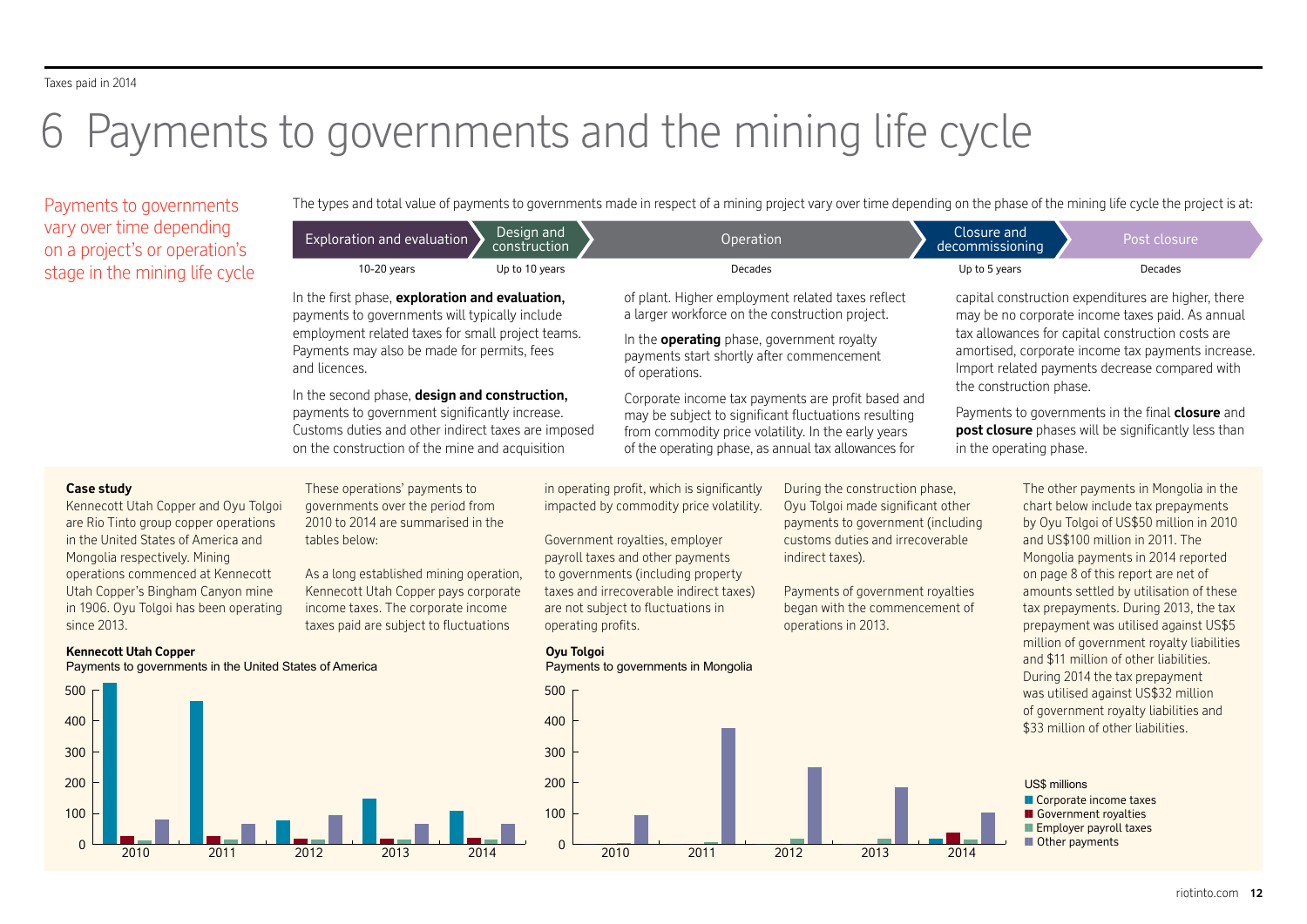# 7 Tax charged as shown in the financial statements in 2014

We charged US\$7.0 billion of tax on underlying earnings to the income statement in the year

This table shows the total tax charge and net underlying earnings of each of the Group's main business units.

The tax charges reflect the amount of tax accrued rather than paid.

The effective total tax rate, calculated as the total underlying charge for taxes and other payments to governments

for the year on underlying profits before all charges for taxes and other payments to governments, is 43%.

| All amounts are in US\$ millions                                           | Corporate income<br>tax charge<br>а | Other tax<br>charges<br>b | Total tax<br>charge<br>$= a + b$ | Profit<br>before tax<br>$\mathsf{C}$ | Minority<br>interest<br>d | Net<br>earnings<br>$= c-a-d$ |
|----------------------------------------------------------------------------|-------------------------------------|---------------------------|----------------------------------|--------------------------------------|---------------------------|------------------------------|
| Iron Ore                                                                   |                                     |                           |                                  |                                      |                           |                              |
| Pilbara                                                                    | 3,575                               | 1,744                     | 5,319                            | 11,833                               | 302                       | 7,956                        |
| Iron Ore Company of Canada                                                 | 103                                 | 50                        | 153                              | 348                                  | 101                       | 144                          |
| Aluminium                                                                  |                                     |                           |                                  |                                      |                           |                              |
| Aluminium                                                                  | 312                                 | 472                       | 784                              | 1,475                                | 3                         | 1,160                        |
| Copper                                                                     |                                     |                           |                                  |                                      |                           |                              |
| Kennecott Utah Copper                                                      | 125                                 | 96                        | 221                              | 648                                  | -                         | 523                          |
| Escondida                                                                  | 372                                 | 4                         | 376                              | 984                                  |                           | 612                          |
| Grasberg joint venture                                                     | (13)                                |                           | (13)                             | (30)                                 |                           | (17)                         |
| Oyu Tolgoi                                                                 | 47                                  | 212                       | 259                              | 4                                    | (29)                      | (14)                         |
| Energy                                                                     |                                     |                           |                                  |                                      |                           |                              |
| Rio Tinto Coal Australia                                                   | (54)                                | 295                       | 241                              | (4)                                  | 29                        | 21                           |
| Rio Tinto Coal Mozambique                                                  | (3)                                 |                           | (3)                              | (96)                                 |                           | (93)                         |
| Rössing                                                                    | (10)                                | 5                         | (5)                              | (20)                                 | (3)                       | (7)                          |
| <b>Energy Resources of Australia</b>                                       | (79)                                | 8                         | (71)                             | (254)                                | (56)                      | (119)                        |
| <b>Diamonds and Minerals</b>                                               |                                     |                           |                                  |                                      |                           |                              |
| Diamonds                                                                   | 28                                  | 43                        | 71                               | 132                                  |                           | 104                          |
| Rio Tinto Iron and Titanium                                                | 146                                 | 44                        | 190                              | 450                                  | 56                        | 248                          |
| Rio Tinto Minerals                                                         | 47                                  | 23                        | 70                               | 168                                  |                           | 121                          |
| Dampier Salt                                                               | 10                                  | 14                        | 24                               | 37                                   | 9                         | 18                           |
| Simandou iron ore project                                                  |                                     | 3                         | 3                                | (112)                                | (57)                      | (55)                         |
| Exploration, evaluation projects, other operations and corporate items (i) | (717)                               | 109                       | (608)                            | (2,266)                              | (252)                     | (1, 297)                     |
| Underlying earnings                                                        | 3,889                               | 3,122                     | 7,011                            | 13,297                               | 103                       | 9,305                        |
| Items excluded from underlying earnings                                    | (180)                               | $\qquad \qquad -$         | (180)                            | (3,089)                              | (131)                     | (2,778)                      |
| Total included in Group income statement (ii), (iii), (iv) and (v)         | 3,709                               | 3,122                     | 6,831                            | 10,208                               | (28)                      | 6,527                        |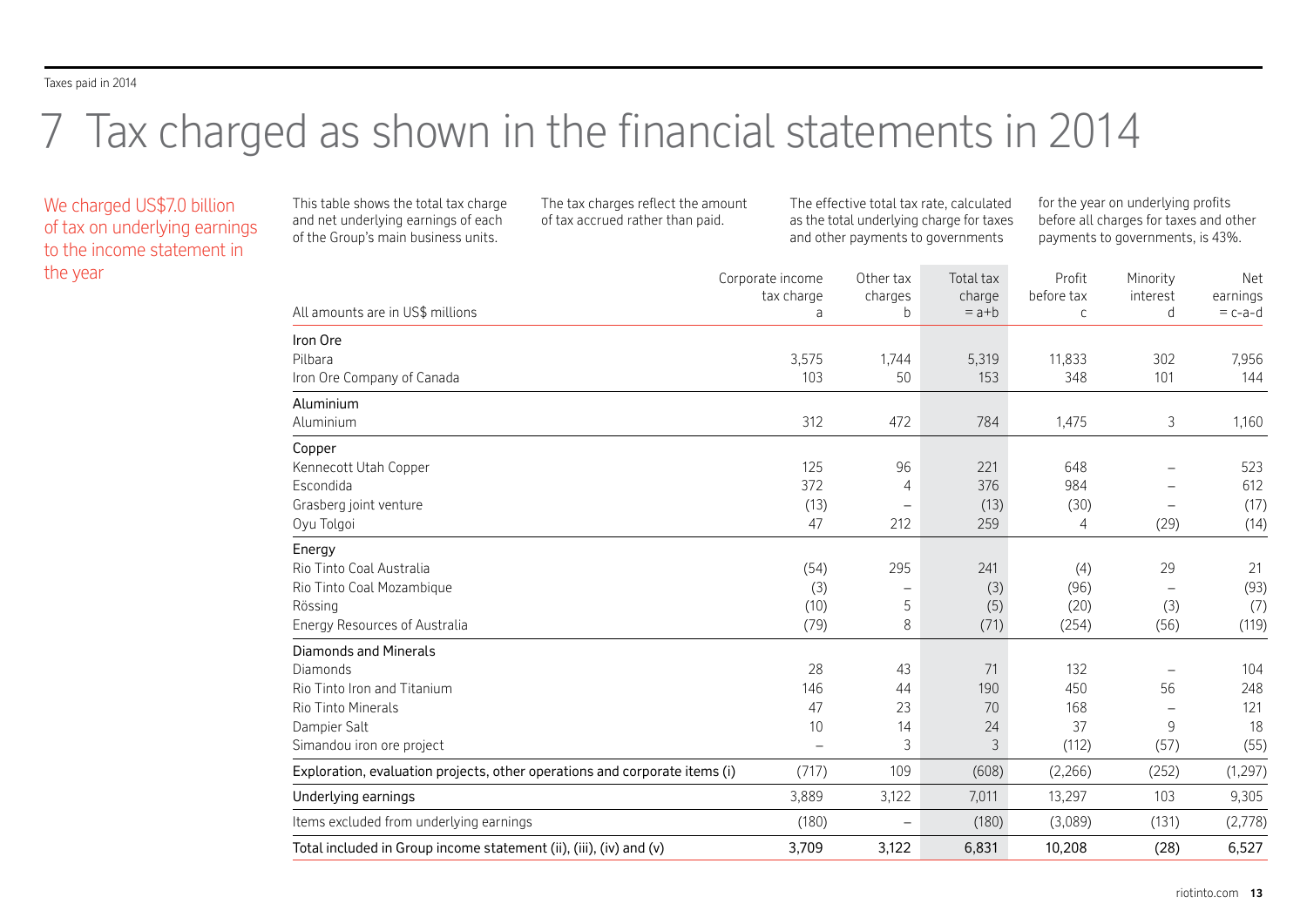# 7 Tax charged in the financial statements in 2014 (continued)

A reconciliation between the tax payments shown in section 5 and the taxes charged is shown below.

| All amounts are US\$ millions            | Corporate<br>income tax | Other taxes              | Total tax<br>borne |  |
|------------------------------------------|-------------------------|--------------------------|--------------------|--|
| Total included in Group income statement | 3,709                   | 3.122                    | 6,831              |  |
| Less deferred tax charge included above  | (12)                    | $\overline{\phantom{m}}$ | (12)               |  |
| Tax charges less than tax payments       | 216                     | 64                       | 280                |  |
| Total tax paid in the year               | 3.913                   | 3.186                    | 7.099              |  |
|                                          |                         |                          |                    |  |

| All amounts are US\$ millions                                                                                  | Corporate<br>income tax | Other taxes | Total tax<br>borne |  |
|----------------------------------------------------------------------------------------------------------------|-------------------------|-------------|--------------------|--|
| Parent companies, subsidiaries and joint operations<br>Non-controlled entities (joint ventures and associates) | 3.618<br>295            | 3.171       | 6,789<br>310       |  |
| Total tax paid in the year                                                                                     | 3.913                   | 3.186       | 7.099              |  |

## Notes:

(i) 'Exploration, evaluation projects, other operations and corporate items' include project costs and other corporate items. The amount of tax relief on this net expenditure is reduced by taxes borne on projects at an early stage of development, before profits are generated.

(ii) The analysis between controlled and non-controlled entities is as follows:

| All amounts are in US\$ millions                        | Corporate<br>income tax<br>charge | Other tax<br>charges | Total tax<br>charge | Profit<br>before tax | Non-<br>controlling<br>interests | Net<br>earnings |
|---------------------------------------------------------|-----------------------------------|----------------------|---------------------|----------------------|----------------------------------|-----------------|
| Parent companies, subsidiaries and joint operations     | 3,053                             | 3.107                | 6.160               | 8.338                | (28)                             | 5,313           |
| Non-controlled entities (joint ventures and associates) | 656                               |                      | 671                 | 1.870                | $\overline{\phantom{m}}$         | 1.214           |
| Total included in Group income statement                | 3,709                             | 3.122                | 6.831               | 10.208               | (28)                             | 6,527           |

(iii) For further information on the calculation of the corporate income tax charge, see the tax reconciliation in the 'Corporate income tax charge' at section 8.1 of this report.

(iv) Tax charges other than corporate income tax do not fluctuate in relation to the profits for the year.

(v) All amounts are stated in accordance with the Basis of Preparation set out in Appendix 2 of this report. For details of the method of calculation of the effective total tax rate (to which the letters on the table columns refer), see the Basis of Preparation.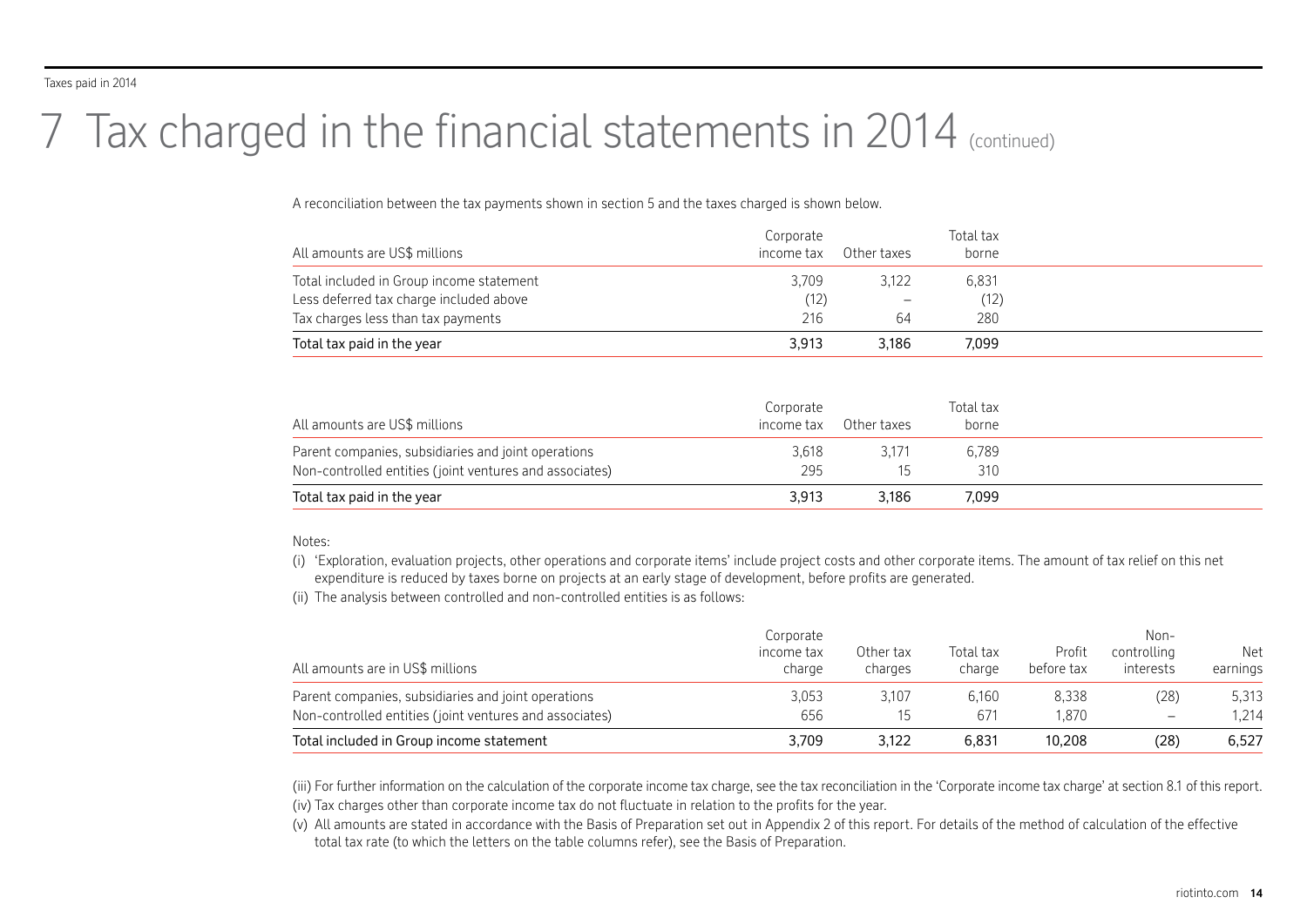# 8 Financial statement disclosures

#### **8.1 Corporate income tax charge** The corporate income tax charge for parent companies, subsidiaries and joint operations for 2014 was US\$3,053 million, of which US\$3,402 million was current tax charge and US\$(349) million was deferred tax The corporate income tax charge for non-controlled entities was US\$656 million and, including this amount, the total charge was US\$3,709 million. Of this, US\$3,697 million was current tax charge and US\$12 million was deferred tax charge. **Corporate income tax charge reconciliation:** US\$ millions Parent companies, subsidiaries and joint operations Profit before tax 8,338 Expected tax charge at UK rate of 21% 1,751 Higher rate of taxation on Australian earnings at 30% Impact of items excluded in arriving at Underlying earnings (a) 400 Impact of changes in tax rates and laws (11) Other tax rates applicable outside the UK and Australia 5 Resource depletion and other depreciation allowances (121) Research, development and other investment allowances (34) Recognition of previously unrecognised deferred tax assets (106) Unrecognised current year operating losses 73 Other items 58 Total corporate income tax charge 3,053 The total corporate income tax paid in the year was US\$3,913 million including the Group's share of tax payments of non-controlled entities of US\$295 million. These amounts differ from the tax charges in the income statement mainly because of the timing of tax instalment payments. The tables below reconcile the corporate income tax charge to the UK statutory tax rate of 21%. The effective corporate income tax rate on underlying earnings was 28.4%. After taking into account items excluded from underlying earnings, the effective corporate income tax rate was 36.6%.

### **2014 corporate income tax charge**

US\$ millions

credit.

| Total    | 3,053                                                     | 656                            | 3,709 |
|----------|-----------------------------------------------------------|--------------------------------|-------|
| Deferred | (349)                                                     | 361                            |       |
| Current  | 3,402                                                     | 295                            | 3,697 |
|          | Parent companies,<br>subsidiaries and<br>joint operations | Non-<br>controlled<br>entities | Total |

### **2014 reconciliation of effective corporate income tax rates on net earnings and underlying earnings of parent companies, subsidiaries and joint operations**

US\$ millions

| Total                               | 8,338      | 3,053  | 36.6%     |
|-------------------------------------|------------|--------|-----------|
| Underlying earnings                 | 12,258     | 3,476  | 28.4%     |
| Exclusions from underlying earnings | (3,920)    | (423)  | 10.8%     |
|                                     | Profit     | Tax    | Effective |
|                                     | before tax | charge | tax rate  |

# (a) Items excluded in arriving at Underlying earnings:

| Other exclusions                                                    |  | (35)  |
|---------------------------------------------------------------------|--|-------|
| Impact of tax law changes on recognition of deferred tax assets (b) |  | 401   |
| Foreign exchange on excluded finance items                          |  | 231   |
| Gains and losses on disposal and consolidation of businesses        |  | (85)  |
| Impairment charges net of reversals                                 |  | (112) |
|                                                                     |  |       |

(b) The remaining Minerals Resource Rent Tax (MRRT) starting base deferred tax asset was derecognised on repeal of the tax in Australia effective 30 September 2014.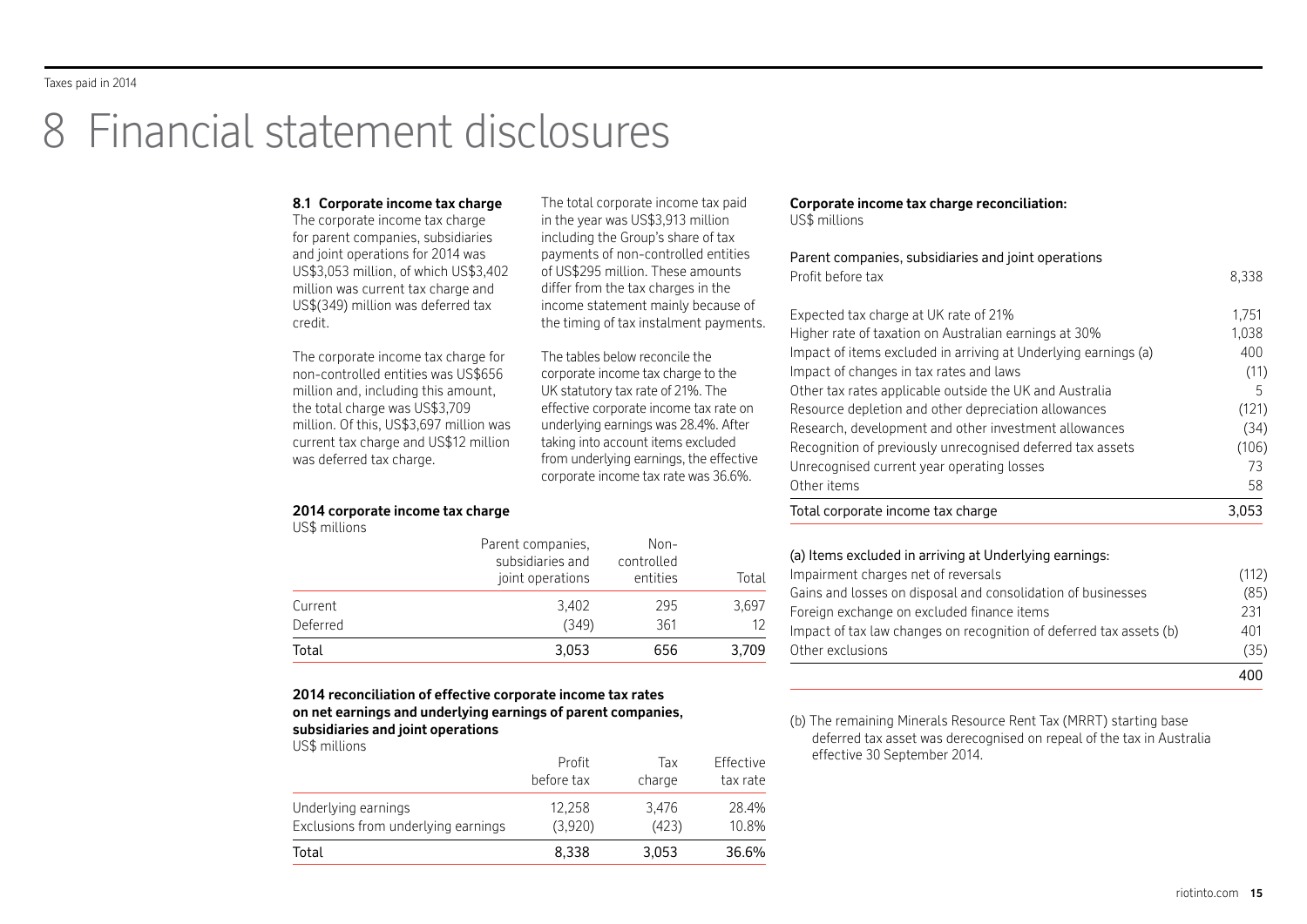# 8 Financial statement disclosures (continued)

### **8.2 Deferred tax**

Deferred tax accounting seeks to address the temporary differences that can occur when items of income or expense are included in the financial statements in different periods to those in which they are taxable or tax-deductible. Deferred tax assets and liabilities represent the tax effects of such timing differences that will occur in future periods. Deferred tax assets and liabilities are measured at tax rates that are substantively enacted at the reporting date.

The Group had deferred tax liabilities of US\$7,548 million and deferred tax assets of US\$7,514 million at 31 December 2014. After offsetting balances within the same jurisdiction that are settled on a net basis, the amounts presented on the balance sheet are liabilities of US\$3,574 million and assets of US\$3,540 million. The deferred tax liabilities and assets prior to this offsetting of balances are shown within the table to the right.

The Group has tax losses and other deferred tax assets, mainly in the UK, France, Canada, US and Australia, which have the potential to reduce tax payments in future years. The probability of recovery of these assets has been assessed under the relevant International Financial Reporting Standard, IAS12, based on the projected future taxable profits of the relevant entities. The potential tax assets in these countries totalled US\$6,885 million at 31 December 2014. Of these, US\$3,540 million have been recognised as deferred tax assets, leaving US\$3,345 million unrecognised. Deferred tax assets are recognised to the extent that their recovery is probable, having regard to projected future taxable income.

The recognised deferred tax assets include capital losses that can only be recovered against future capital gains.

The above amounts relate to parent companies, subsidiaries and joint operations. The above does not include any amounts attributable to non-controlled entities (joint ventures and associates).

### **At 31 December 2014**

US\$ millions

| Capital allowances for property, plant and equipment | 6.018    |
|------------------------------------------------------|----------|
| Unremitted earnings                                  | 659      |
| Capitalised interest                                 | 368      |
| Unrealised exchange gains                            | 255      |
| Other temporary differences                          | 248      |
| <b>Total liabilities</b>                             | 7,548    |
| Tax losses                                           | (2,276)  |
| Provisions                                           | (2,096)  |
| Capital allowances                                   | (877)    |
| Post retirement benefits                             | (1,165)  |
| Unrealised exchange losses                           | (658)    |
| Other temporary differences                          | (442)    |
| Total assets                                         | (7, 514) |
| Net deferred tax liability                           | 34       |

| Other movements                                            | 29                    |
|------------------------------------------------------------|-----------------------|
| Credited to statement of comprehensive income<br>Disposals | (205)<br>10           |
| Credited to the income statement                           | (349)                 |
| Adjustment on currency translation                         | (36)                  |
| At 1 January                                               | 585                   |
| Net deferred tax liability                                 | 2014<br>US\$ millions |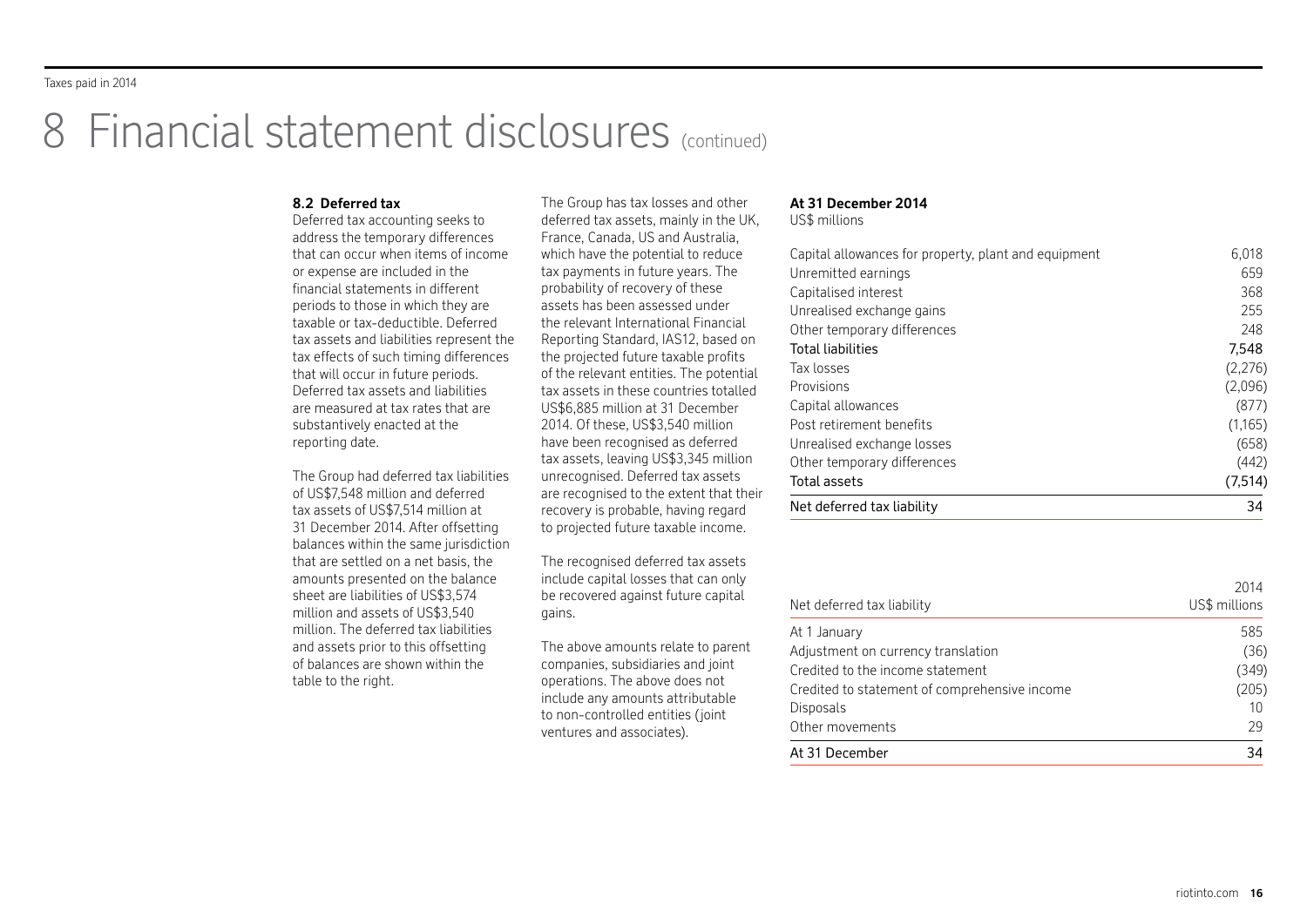# Independent auditors' report

# **Independent auditors' report to the Directors of Rio Tinto**

We have audited selected information contained in the report 'Taxes paid in 2014 - A report on the economic contribution made by Rio Tinto to public finances' (the 'Report'). The 'Selected Information' comprises the following data:

# Schedule 5:

Our tax payments in 2014 Totals for:

- Total tax payments borne of US\$7,099 million
- Employee payroll taxes of US\$1,839 million

### Schedule 7:

Tax charged as shown in the financial statements in 2014 Totals for:

- Corporate income tax charge of US\$3,709 million
- Other tax charges of US\$3,122 million
- Total tax charge of US\$6,831 million

# **Management's responsibilities**

The Report is the responsibility of management. The Audit Committee has reviewed the procedures established by management to prepare the Report, and has reviewed the Report on behalf of the Board of Directors of Rio Tinto. Management are responsible for preparing the Selected Information in accordance with the Basis of Preparation set out in Appendix 2 to the Report, and for such internal control as management determine is necessary to enable the preparation of Selected Information that is free from material misstatement whether due to fraud or error.

### **Auditors' responsibilities**

Our responsibility is to express an opinion on the Selected Information in the Report based on our audit. This report, including the opinion, has been prepared for and only for Rio Tinto in accordance with our engagement letter, to assist management and the Directors in reporting Rio Tinto's taxes paid to public finances. We do not accept or assume responsibility for our work or this report to anyone other than the Directors as a body and Rio Tinto save where terms are expressly agreed with us and with our prior written consent.

We conducted our audit in accordance with International Standards on Auditing. Those standards require that we comply with ethical requirements and plan and perform the audit to obtain reasonable assurance about whether the Selected Information has been prepared in all material respects in accordance with the Basis of Preparation set out in Appendix 2 to the Report.

An audit involves performing procedures to obtain audit evidence about the amounts in the Selected Information. The procedures selected depend on the auditors' judgement, including the assessment of the risks of material misstatement of the Selected Information, whether due to fraud or error. In making those risk assessments, the auditors consider internal control relevant to the entity's preparation of the Selected Information in order to design audit procedures that are appropriate in the circumstances, but not for the purpose of expressing an opinion on the effectiveness of the entity's internal control. An audit also includes evaluating the appropriateness of accounting policies used and the reasonableness of accounting estimates made by management, as well as evaluating the overall presentation of the Selected Information.

We believe that the audit evidence we have obtained is sufficient and appropriate to provide a basis for our audit opinion.

### **Opinion**

In our opinion the Selected Information in the Report for the year ended 31 December 2014 is prepared, in all material respects, in accordance with the Basis of Preparation set out in Appendix 2 to the Report.

### **Basis of Preparation**

Without modifying our opinion, we draw attention to Annendix 2 to the Report, which describes the Basis of Preparation.

### **PricewaterhouseCoopers LLP**

Chartered Accountants London

11 March 2015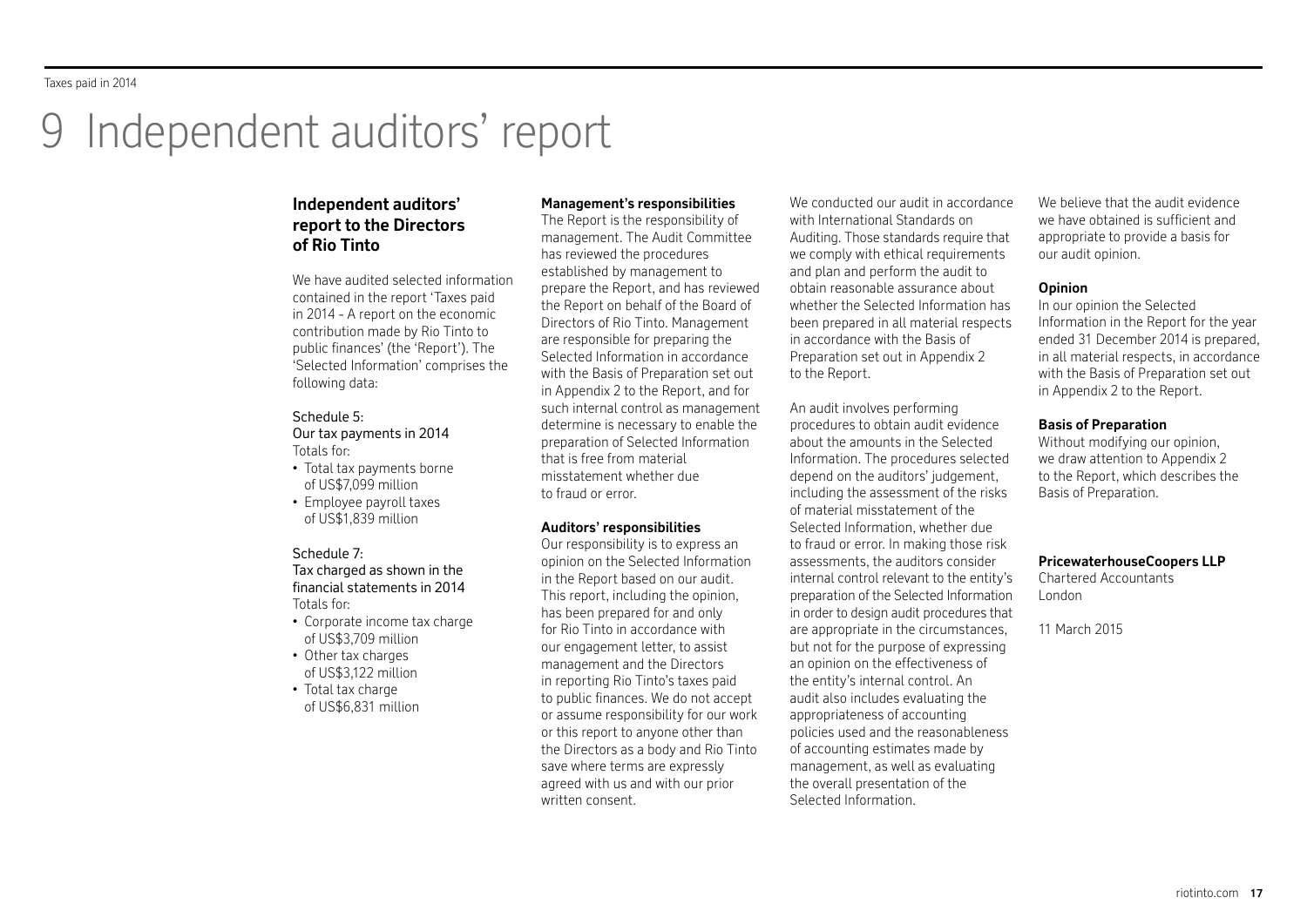# Appendix 1 Glossary of key terms

**Rio** 

In this report the following terms have the meanings shown below:

| income tax                                     | <b>Corporate</b> All taxes that are based on the taxable profits<br>of a company.                                                                                                      | Tax Ar                             | wł<br>lin            |
|------------------------------------------------|----------------------------------------------------------------------------------------------------------------------------------------------------------------------------------------|------------------------------------|----------------------|
| <b>Current tax</b>                             | The corporate income tax due in respect of taxable profits<br>of an accounting period, as defined in the International<br>Financial Reporting Standard IAS12.                          |                                    | lic<br>ta:<br>pa     |
| Deferred tax                                   | The corporate income tax due in respect of temporary<br>differences between accounting values and tax bases,<br>as defined in the International Financial Reporting<br>Standard IAS12. | <b>Tax borne</b>                   | Ta<br>to<br>рe       |
|                                                |                                                                                                                                                                                        | Tax charge                         | Τł                   |
| <b>Effective</b><br>tax rate                   | The tax charge in respect of an accounting period divided<br>by the accounting profit before tax.                                                                                      |                                    | of                   |
|                                                |                                                                                                                                                                                        | <b>Tax collected</b>               | Ta                   |
| Government                                     | Any governing body of a nation, state, region or district,<br>but not including any commercial enterprises or financial                                                                |                                    | or                   |
|                                                | institutions that may be controlled by a government.                                                                                                                                   | <b>The Report</b>                  | - Th                 |
| Rio Tinto/<br>The Group/<br><b>Tinto Group</b> | Rio Tinto plc, Rio Tinto Limited and their subsidiaries,<br>associates and joint arrangements.                                                                                         | <b>Underlying</b><br>earnings      | Ar<br>Ri<br>bι<br>is |
| Indirect tax                                   | Tax that is required to be paid to a government by one<br>person at the expense of another person.                                                                                     | Underlying profit Th<br>before tax | ha                   |
| <b>Gross sales</b><br>revenue                  | The total of subsidiaries' sales revenue and the<br>Group's share of the sales revenue of joint arrangements<br>and associates (after adjusting for sales to subsidiaries).            | Underlying tax<br>charge           | - Th<br>be           |
| <b>Profit</b><br>before tax                    | Accounting profit for a period before deducting a charge<br>for corporate income taxes.                                                                                                |                                    |                      |

- **Tax** Any amount of money required to be paid to a government, hether by law or by agreement, including without mitation corporate income tax, government royalties, cence fees, permitting fees, property taxes, employment axes, sales taxes, stamp duties, and any other required ayments.
- ax that a person or company is obliged to pay a government, directly or indirectly, on that person's own behalf.
- **Tax charge** The amount of tax included in the income statement f a company for an accounting period.
- ax that a person is obliged to pay to a government n behalf of another person.
- **The Report** The report on taxes paid in 2014 by Rio Tinto.
- n alternative measure of earnings which is reported by **earnings** Rio Tinto to provide greater understanding of the underlying usiness performance of its operations. Further information included in Note 2 of the Rio Tinto 2014 Annual Report.
- he amount of profit before tax after excluding items that ave been excluded from underlying earnings.
	- **Underlying tax** The tax charge on items included in underlying profit **efore** tax.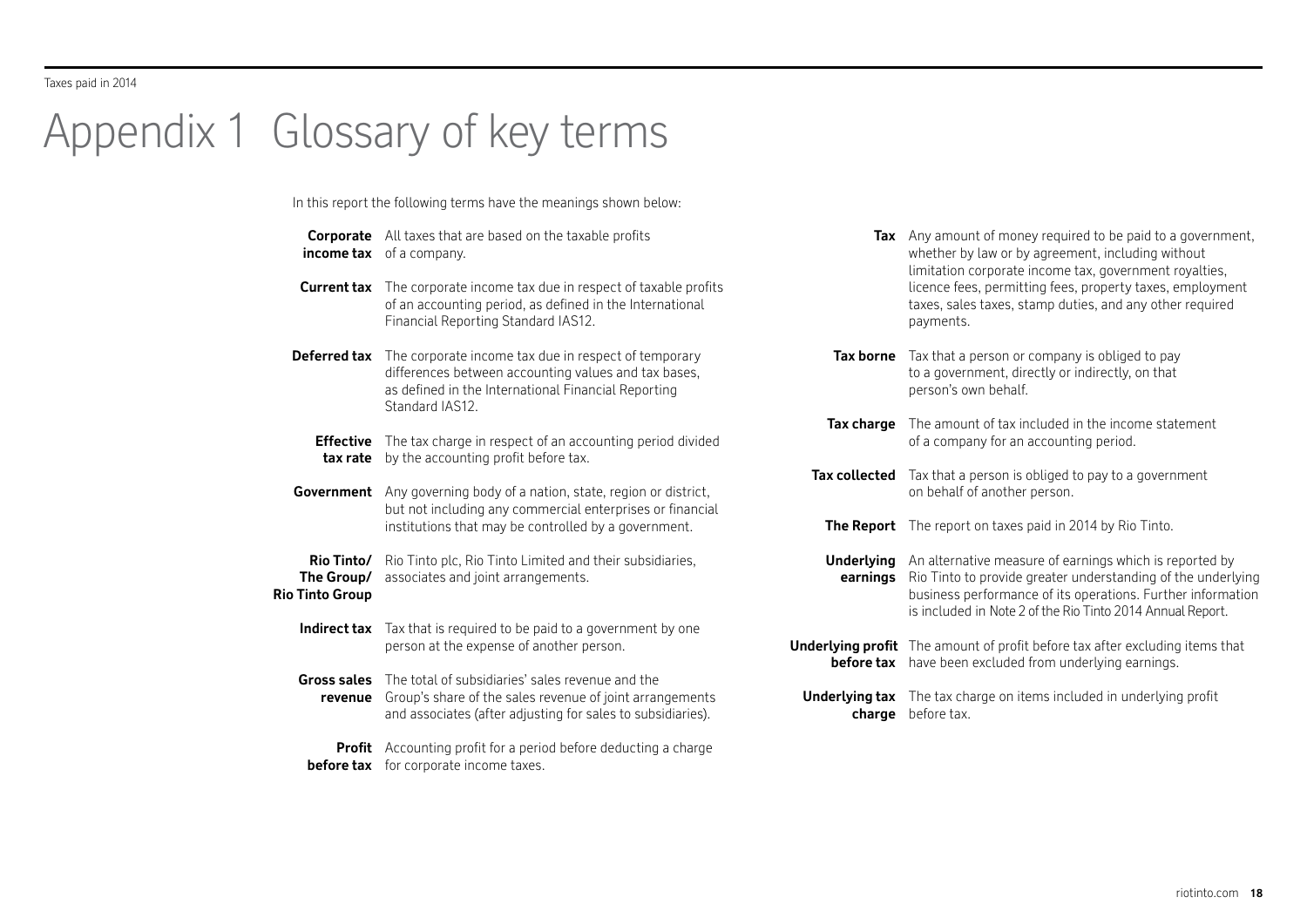# Appendix 2 Basis of preparation

This Basis of Preparation document supports the preparation and reporting of the data on tax payments presented in Rio Tinto's report entitled "Taxes paid in 2014" (hereafter "the Report"). The Report seeks to provide its users with an overview of the total payments made by Rio Tinto to governments worldwide to reflect the direct contribution made to public finances by Rio Tinto.

Rio Tinto includes Rio Tinto plc, Rio Tinto Limited and subsidiaries, associates and joint arrangements (hereafter and above – "Rio Tinto" or "the Group"). The scope of reporting is described further below.

The basis of preparation supports the following data for Rio Tinto included in the Report:

- Taxes borne
- Employee payroll taxes
- Taxes refunded
- Effective total tax rate

It is the responsibility of the management of Rio Tinto to ensure that appropriate procedures are in place to prepare reporting in line with, in all material respects, this Basis of Preparation.

All data, unless otherwise stated, are prepared for the year from 1 January to 31 December 2014. Data as they relate to taxes paid, collected or refunded, are included when cash is released from, or received by, Rio Tinto.

Data are prepared based on a 100% basis for all operations in which Rio Tinto has a controlling interest, and on Rio Tinto's share where Rio Tinto does not have a controlling interest.

Where an acquisition is completed in the year, or a company is newly consolidated in the year, the numbers relating to that business are included from the date of acquisition; where a disposal has been completed in the year, the numbers relating to that disposal have been included up to the point of disposal.

In addition to the above, where full information for non-controlled and divested entities' tax payments, consistent with the Basis of Preparation, has not been available, no information on the tax payments, collections or refunds for that business is reported. For 2014, this applied to one business; the impact is not expected to be significant in the context of the total taxes paid reported.

#### **Restatements**

The measuring and reporting of the data may in some circumstances involve a degree of estimation. In exceptional circumstances, restatements of prior year reported data may be required; this will be determined on a case by case basis.

# Scope and methodology of reporting

## **Organisational reporting boundaries**

Section 5 of the report 'Our tax payments in 2014' sets out taxes paid by Rio Tinto business units to governments in the countries in which they operate, by country and named level of government. Countries where the taxes paid in the year are less than US\$1 million are excluded from reporting. Taxes are reported at a named local, regional and national level for each government to which a Rio Tinto business unit has paid taxes greater than US\$1 million in 2014.

Section 7 of the report 'Tax charged as shown in the financial statements in 2014' sets out the 2014 tax charge by Product Group (which represent Rio Tinto's main areas of business activity), and major business units within each Product Group, on the same basis as reported in Rio Tinto's annual report.

### **Scope of data reporting**

The scope of the data reporting is presented in each definition below. "Tax" in this report means any amount of money required to be paid to, or repaid by, a government. In overview, the key information shown is as follows:

## **Payments to governments (Section 5)**

## **(1) Taxes borne**

These are the taxes that the Group is obliged to pay to a government on its own behalf, or taxes that the Group is obliged to pay to a third party and that cannot be recovered from a government. A list of the main taxes we have included in this category are:

## **Corporate income tax –** This

comprises any tax on the business calculated on the basis of its profits including resource rent taxes, income or capital gains. Typically, these taxes would be reflected in corporate income tax returns made to governments, and tend to become payable, and are paid, either in the year the profits were made or up to one year later, depending on the local tax rules as to the timing of payments.

#### **Government royalties –** This

comprises payments made to governments in the form of royalties, licence fees and resource rents for example, for the extraction of minerals or metals. Typically, these taxes tend to become payable, and are paid, in the year to which they relate. These form part of operating costs.

### **Employer payroll taxes –** This

comprises payroll and employer taxes payable as a result of a company's capacity as an employer. Typically, these taxes would be reflected in payroll tax returns made to governments and tend to be payable, and are paid, on a regular basis (often monthly) throughout the year shortly after the submission of the return. These form part of operating costs.

### **Other taxes and payments**

The 'Other taxes and payments' column of the table at Section 5 of the report includes:

**Property taxes –** This comprises any property related taxes, including real property/land/estate tax (other than Stamp Duty which is shown below). Typically, these taxes tend to become payable, and are paid, to governments throughout the year. These form part of operating costs.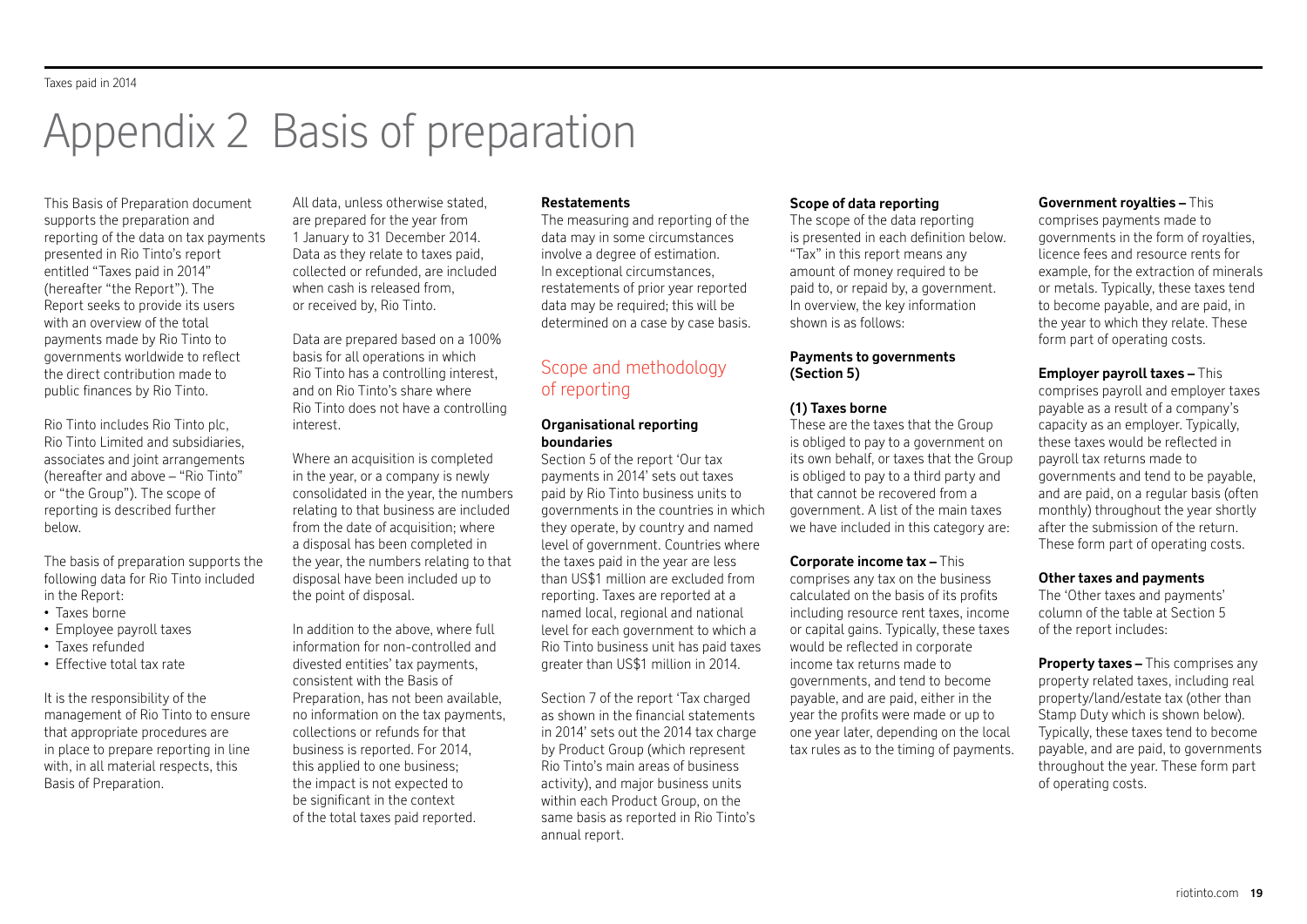# Appendix 2 Basis of preparation (continued)

**Withholding taxes –** This comprises tax charged on payments of dividends or other distributions of profits. Typically, this tax would be reflected in income tax returns made to governments and tends to become payable, and is paid, at the point of a distribution of profits from one territory to another rather than in the year the profits actually arise. These form part of the corporate income tax charge.

**Customs duties –** This comprises all customs/excise/import and export duties. Typically, these taxes tend to become payable and are paid to governments at the point where goods are imported and exported from territories. These form part of operating costs.

**Stamp duty –** This comprises taxes that arise on transfers of assets or capital. Typically, these taxes would be reflected in stamp duty returns made to governments and tend to become payable, and are paid, to governments shortly after capital or assets are transferred. These form part of operating costs.

# **Irrecoverable indirect taxes –** This

comprises sales tax, VAT and other taxes that arise on production or sale which cannot be recovered from governments. Typically these taxes would form part of a sales tax return made to government and tend to become payable, and are paid, regularly (often quarterly) throughout the year. These form part of operating costs.

**Environmental taxes – This comprises** any carbon taxes or other payments to governments relating to government environmental policy. Typically these taxes tend to be payable and are paid on production.

### **Government grant receipts –**

These are grants received by Rio Tinto business units from governments, other than those given effect through corporate income tax legislation. Government grant receipts are often conditional on specific activity by the recipient business. Government grants may be either capital in nature (for example linked to specific assets) or income in nature.

Any other categories of payments to governments borne by Rio Tinto not described above are reported in the 'Other taxes and payments' column of the table in Section 5 of the report.

### **(2) Employee payroll taxes collected**

This comprises payroll and employee taxes withheld from employee remuneration, and paid to governments, ie. tax collected by Rio Tinto and remitted to governments on behalf of employees. Typically, these taxes would be reflected in payroll tax returns made to governments and tend to be payable, and are paid, on a regular basis (often monthly) throughout the year shortly after the submission of the return.

# **(3) Net taxes refunded**

Taxes refunded reported at the foot of the table of Section 5 of the report are as follows:

# **Sales Taxes/VAT/GST/Excise**

**duties –** This comprises net amounts refunded from governments that a company has paid on its supplies, for example all raw materials, and is entitled to recover. Such a refund does not result in a net cost to governments. Typically these taxes would tend to become repayable and are repaid by governments regularly (often quarterly) throughout the year shortly after the submission of the sales tax returns.

# **Withholding taxes collected from**

**suppliers –** This comprises taxes that are required to be withheld in advance on payments made to suppliers. Typically, these taxes would be reflected in income tax returns made to governments and tend to be payable, and are paid, on a regular basis (often monthly) throughout the year shortly after the submission of the return.

## **(4) Effective total tax rate**

Our tax rate shows total tax charge as a percentage of profit before all taxes for 2014.

This formula is calculated as  $(a+b)/(c + b)$  where

a = corporate income tax charge i.e. as shown directly in the financial statements. This figure will differ from taxes actually paid, primarily as a result of either timing differences between when tax is charged and actually becomes payable, or because of differences between the timing of an item of income or expense in the accounts versus when tax is payable on that item.

- $b =$  the sum of charges for other taxes and payables to governments.
- $c$  = profit before tax. (Note: the profit before tax is before deduction of corporate income tax charged, but after deduction of other taxes charged.)